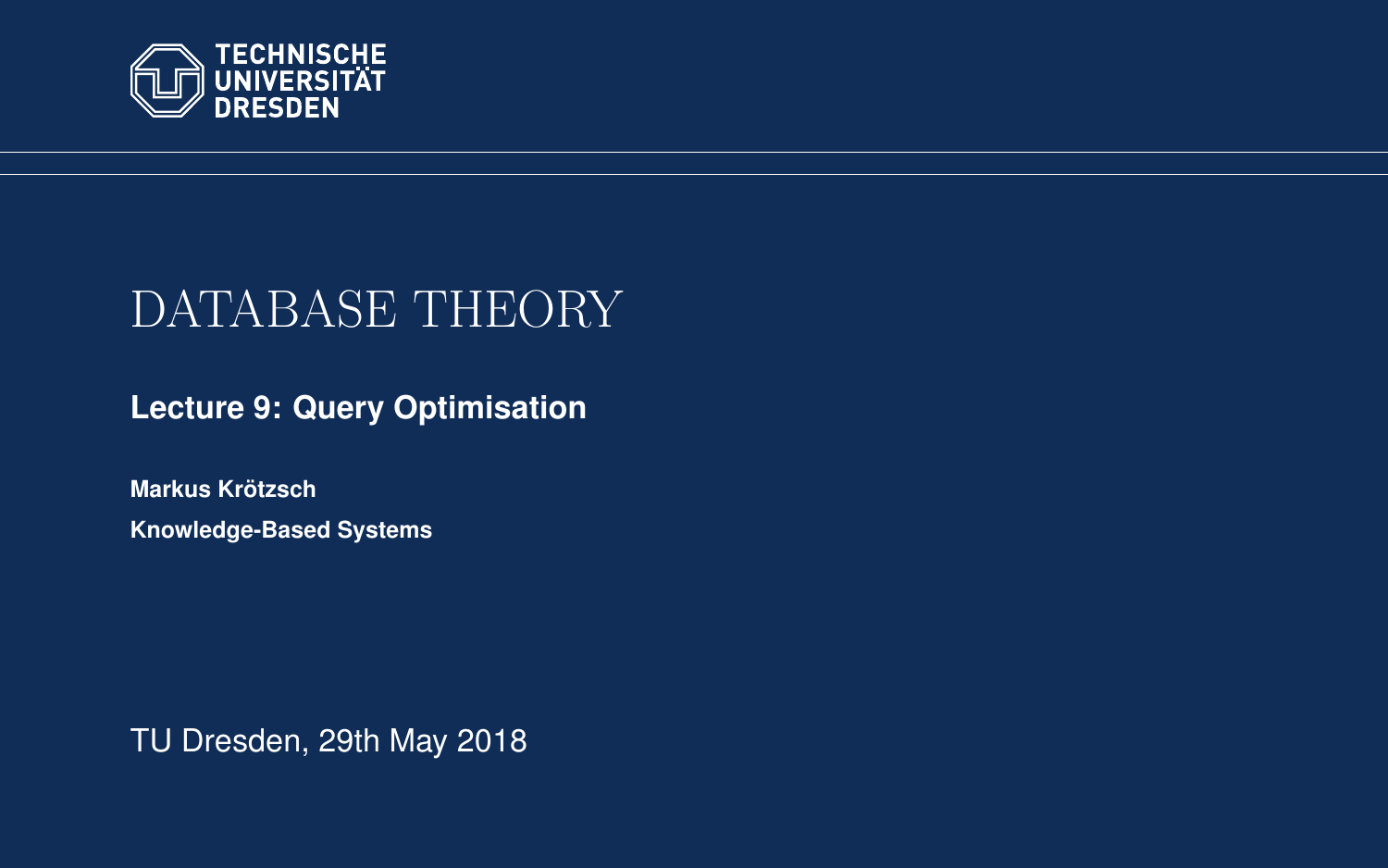#### **Review**

We have studied FO queries and the simpler conjunctive queries

Our focus was on query answering complexity:

|                              | Combined<br>complexity | Query<br>complexity | Data<br>complexity |
|------------------------------|------------------------|---------------------|--------------------|
| FO queries                   | PSpace-comp.           | PSpace-comp.        | in $AC0$           |
| Conjunctive queries          | NP-comp.               | NP-comp.            | in $AC0$           |
| <b>Tree CQs</b>              | in $P$                 | in $P$              | in $AC0$           |
| <b>Bounded Treewidth CQs</b> | in $P$                 | in P                | in $AC^0$          |
| Bounded Hypertree width CQs  | in $P$                 | in $P$              | in $AC^0$          |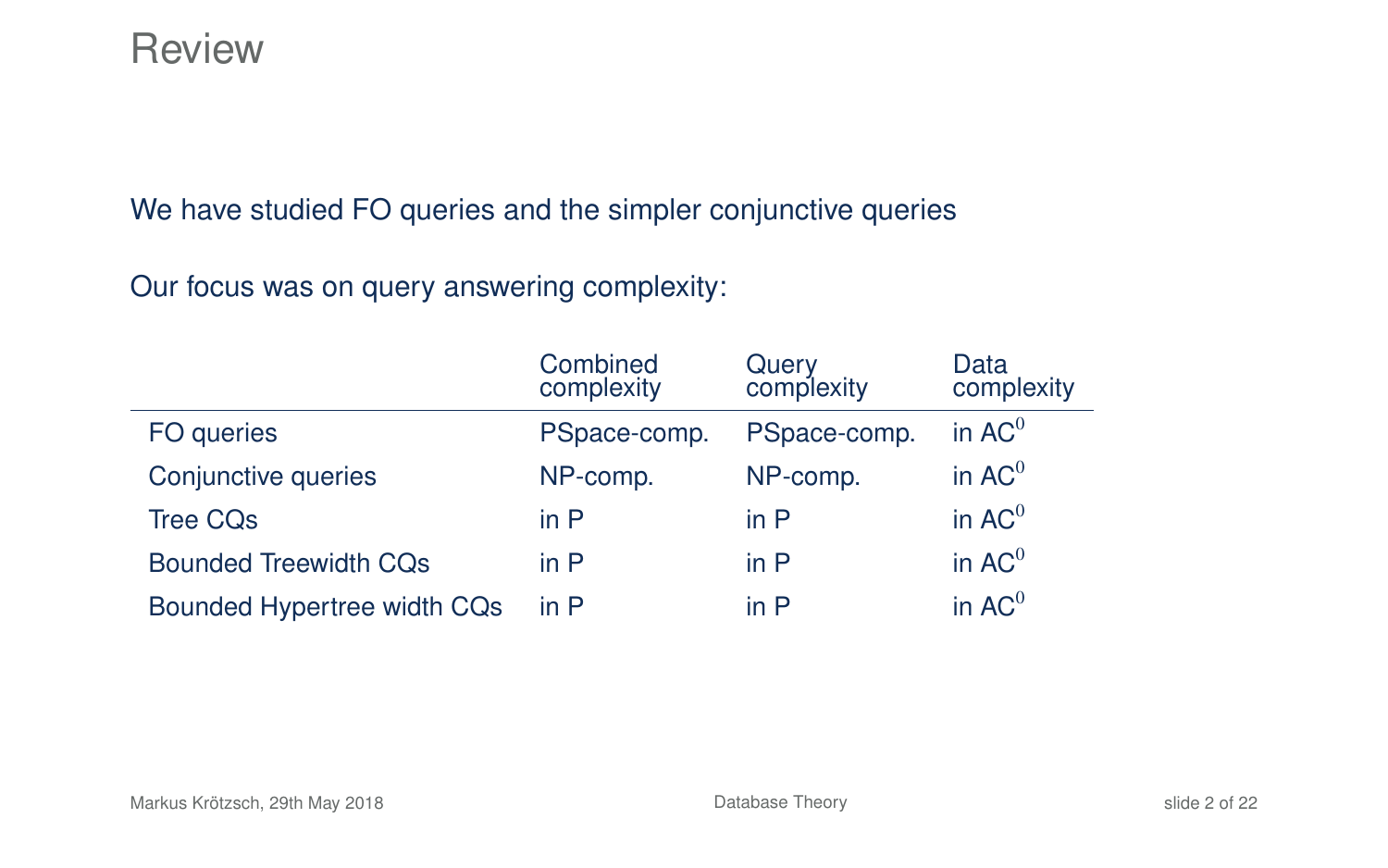# Static Query Optimisation

Can we optimise query execution without looking at the database?

Queries are logical formulae, so some things might follow ...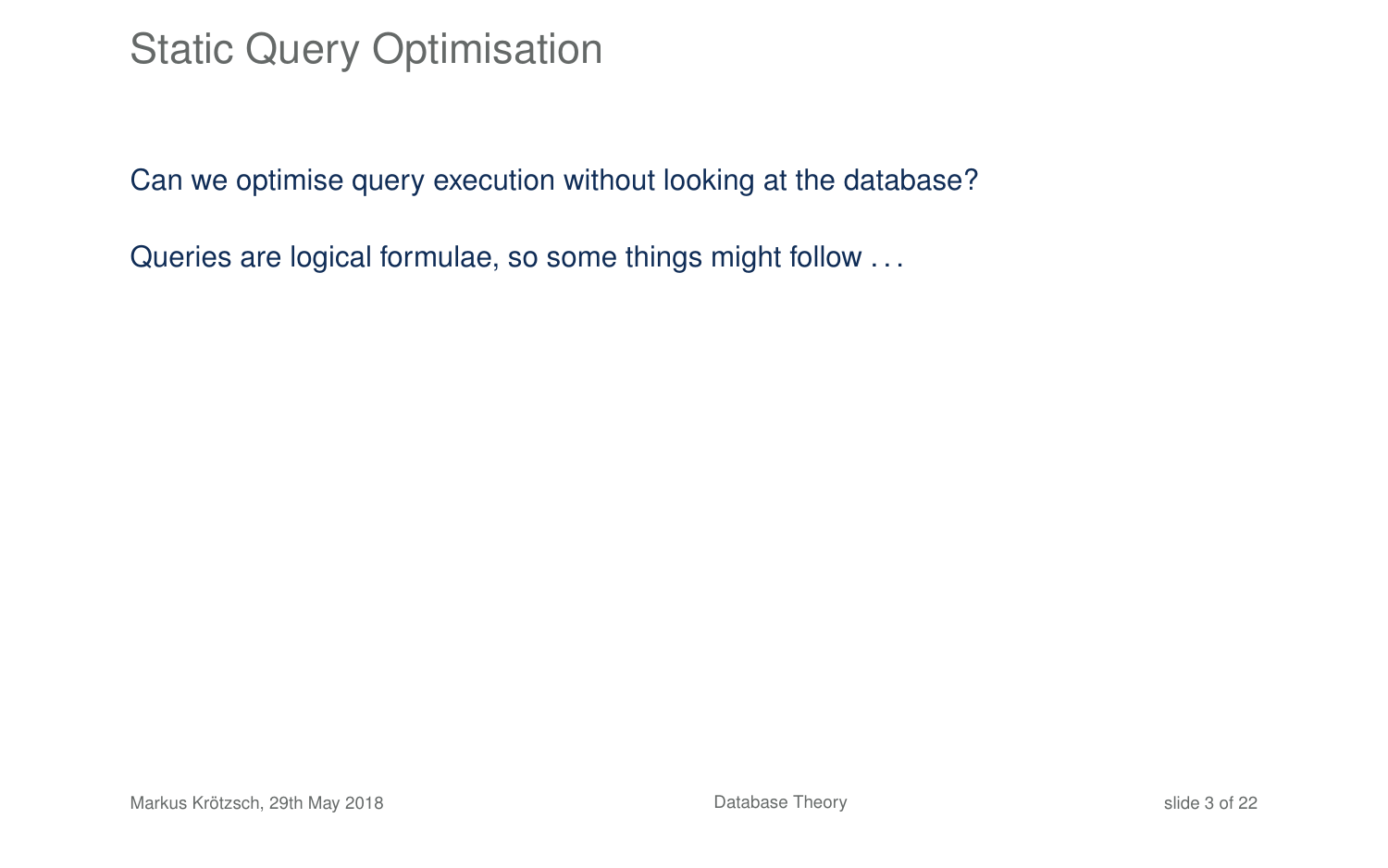# Static Query Optimisation

Can we optimise query execution without looking at the database?

Queries are logical formulae, so some things might follow ...

#### Query equivalence:

Will the queries  $Q_1$  and  $Q_2$  return the same answers over any database?

- In symbols:  $Q_1 \equiv Q_2$
- We have seen many examples of equivalent transformations in exercises
- Several uses for optimisation:
	- $\rightarrow$  DBMS could run the "nicer" of two equivalent queries
	- $\rightarrow$  DBMS could use cached results of one query for the other
	- $\rightarrow$  Also applicable to equivalent subqueries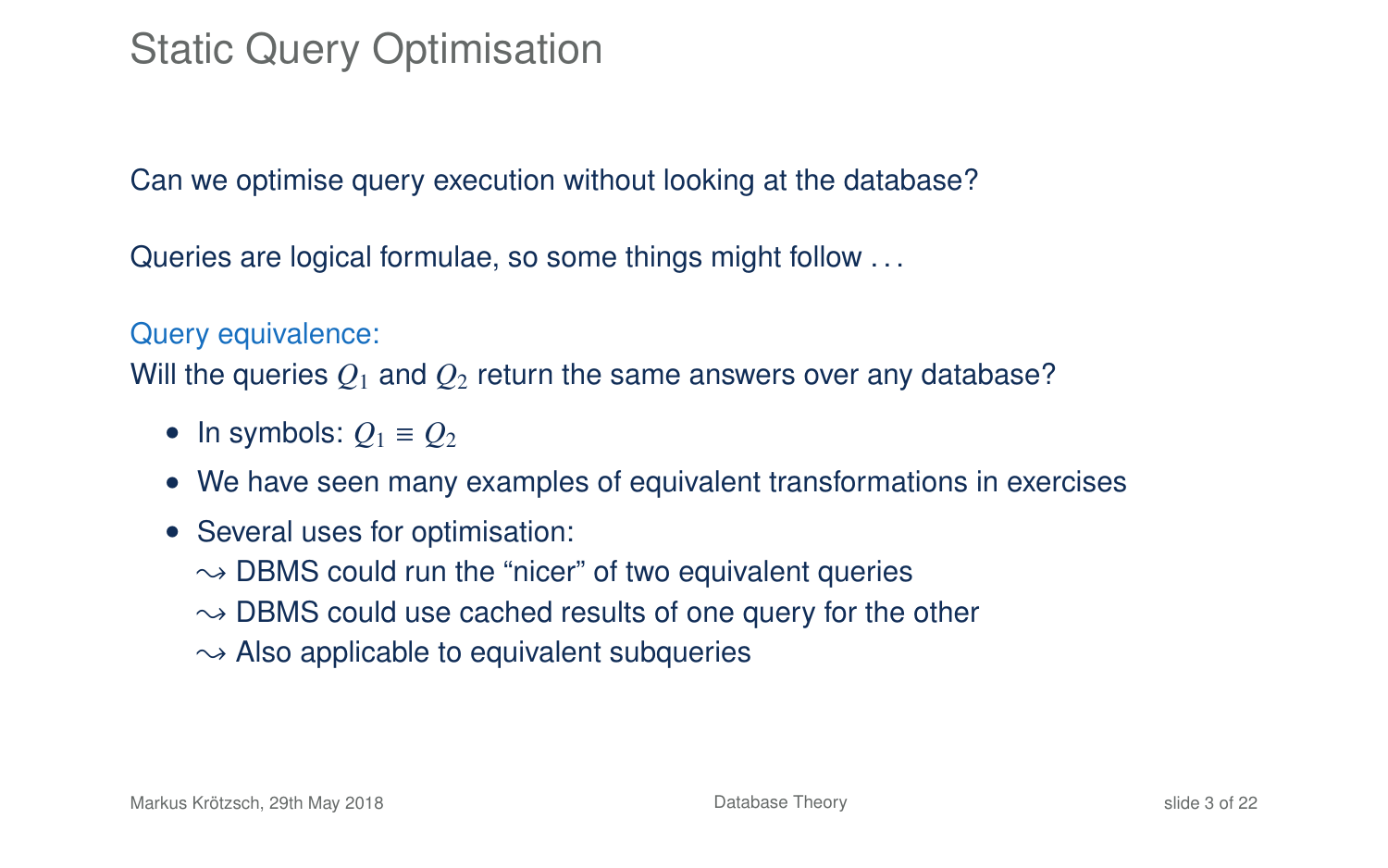# Static Query Optimisation (2)

Other things that could be useful:

- Query emptiness: Will query *Q* never have any results?
	- $\rightarrow$  Special equivalence with an "empty query"

 $(e.g., x \neq x \text{ or } R(x) \land \neg R(x))$ 

- $\rightarrow$  Empty (sub)queries could be answered immediately
- Query containment: Will the query  $Q_1$  return a subset of the results of query  $Q_2$ ? (in symbols:  $Q_1 \sqsubseteq Q_2$ )
	- $\rightarrow$  Generalisation of equivalence:

*Q*<sub>1</sub> ≡ *Q*<sub>2</sub> if and only if  $Q$ <sub>1</sub> ⊆ *Q*<sub>2</sub> and  $Q$ <sub>2</sub> ⊆  $Q$ <sub>1</sub>

 $\bullet$  Query minimisation: Given a query  $Q$ , can we find an equivalent query  $Q'$  that is "as simple as possible."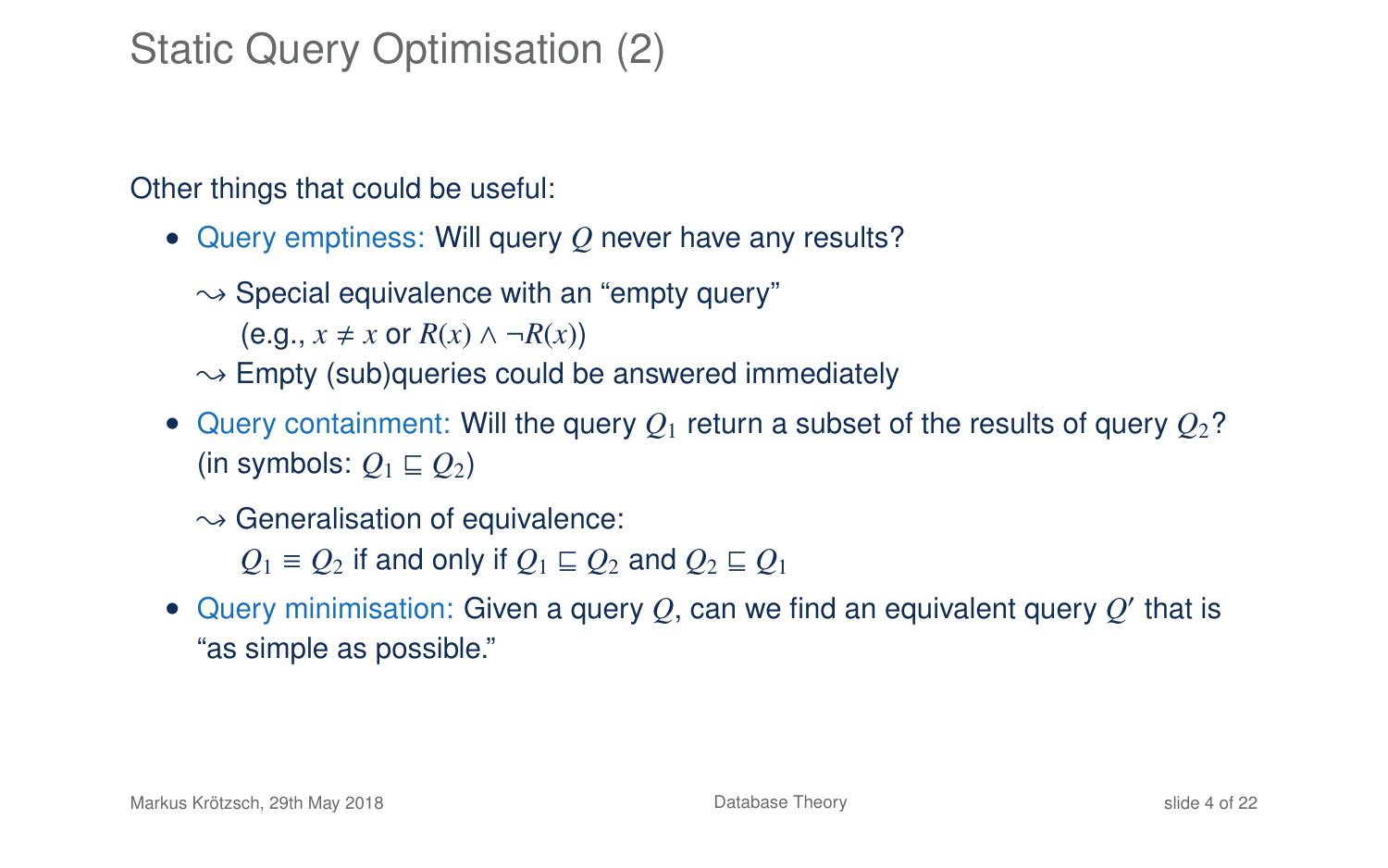#### First-order logic: Decidable or not?

We have seen in recent lectures:

- FO queries can be answered in PSpace (combined complexity) and AC<sup>0</sup> (data complexity)
- FO queries correspond to relational algebra, so every relational DBMS answers FO queries in practice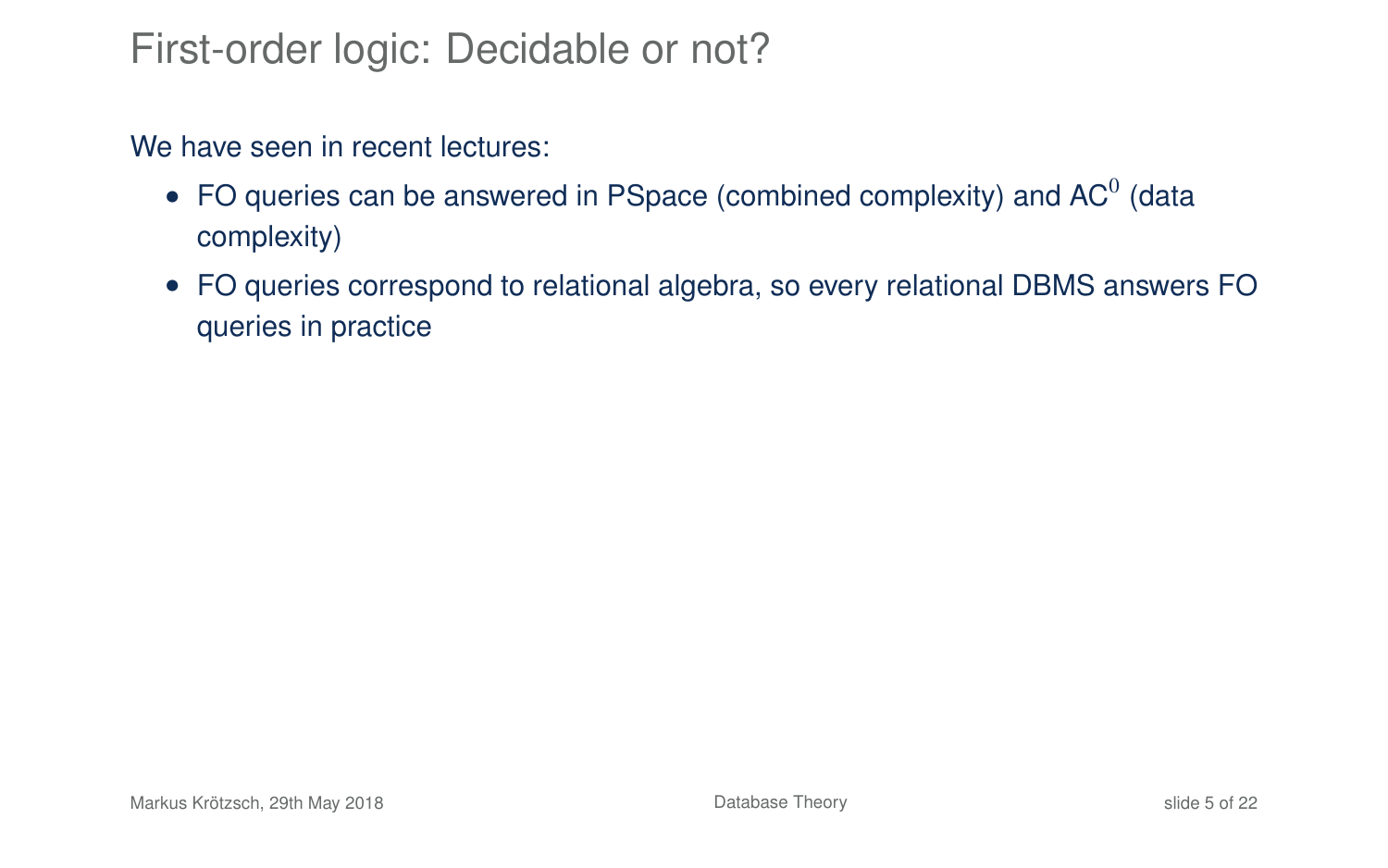#### First-order logic: Decidable or not?

#### We have seen in recent lectures:

- FO queries can be answered in PSpace (combined complexity) and AC<sup>0</sup> (data complexity)
- FO queries correspond to relational algebra, so every relational DBMS answers FO queries in practice

In foundational courses on logic, you should have learned

• Reasoning in first-order logic is undecidable

Indeed, Wikipedia says it too (so it must be true . . . ):

• "Unlike propositional logic, first-order logic is undecidable (although semidecidable)" [\[Wikidedia article](https://en.wikipedia.org/w/index.php?title=First-order_logic&oldid=663075836#Completeness_and_undecidability) First-order logic]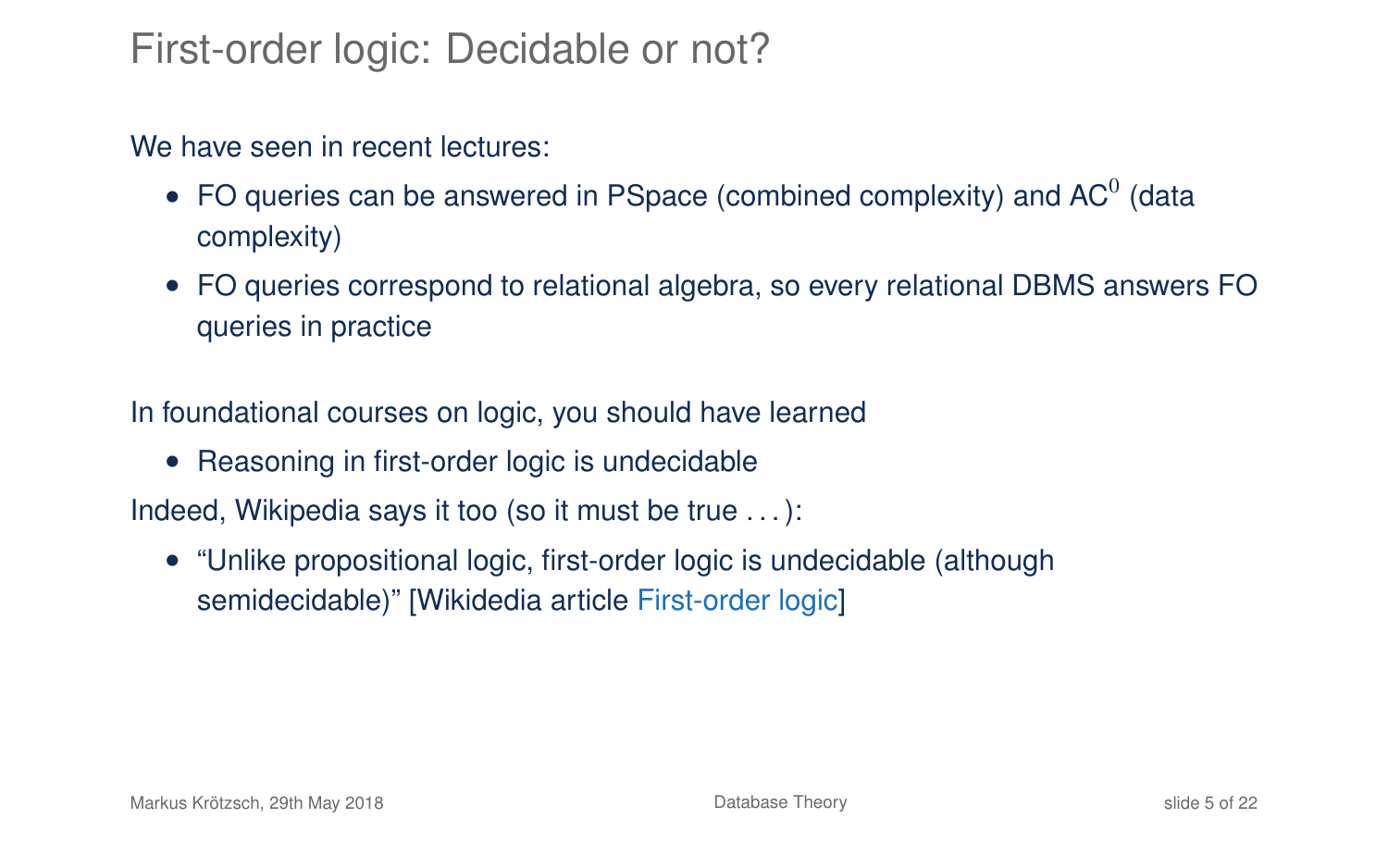#### First-order logic: Decidable or not?

#### We have seen in recent lectures:

- FO queries can be answered in PSpace (combined complexity) and AC<sup>0</sup> (data complexity)
- FO queries correspond to relational algebra, so every relational DBMS answers FO queries in practice

In foundational courses on logic, you should have learned

• Reasoning in first-order logic is undecidable

Indeed, Wikipedia says it too (so it must be true . . . ):

• "Unlike propositional logic, first-order logic is undecidable (although semidecidable)" [\[Wikidedia article](https://en.wikipedia.org/w/index.php?title=First-order_logic&oldid=663075836#Completeness_and_undecidability) First-order logic]

Is the first-order logic we use different from the first-order logic used elsewhere? Is mathematics inconsistent?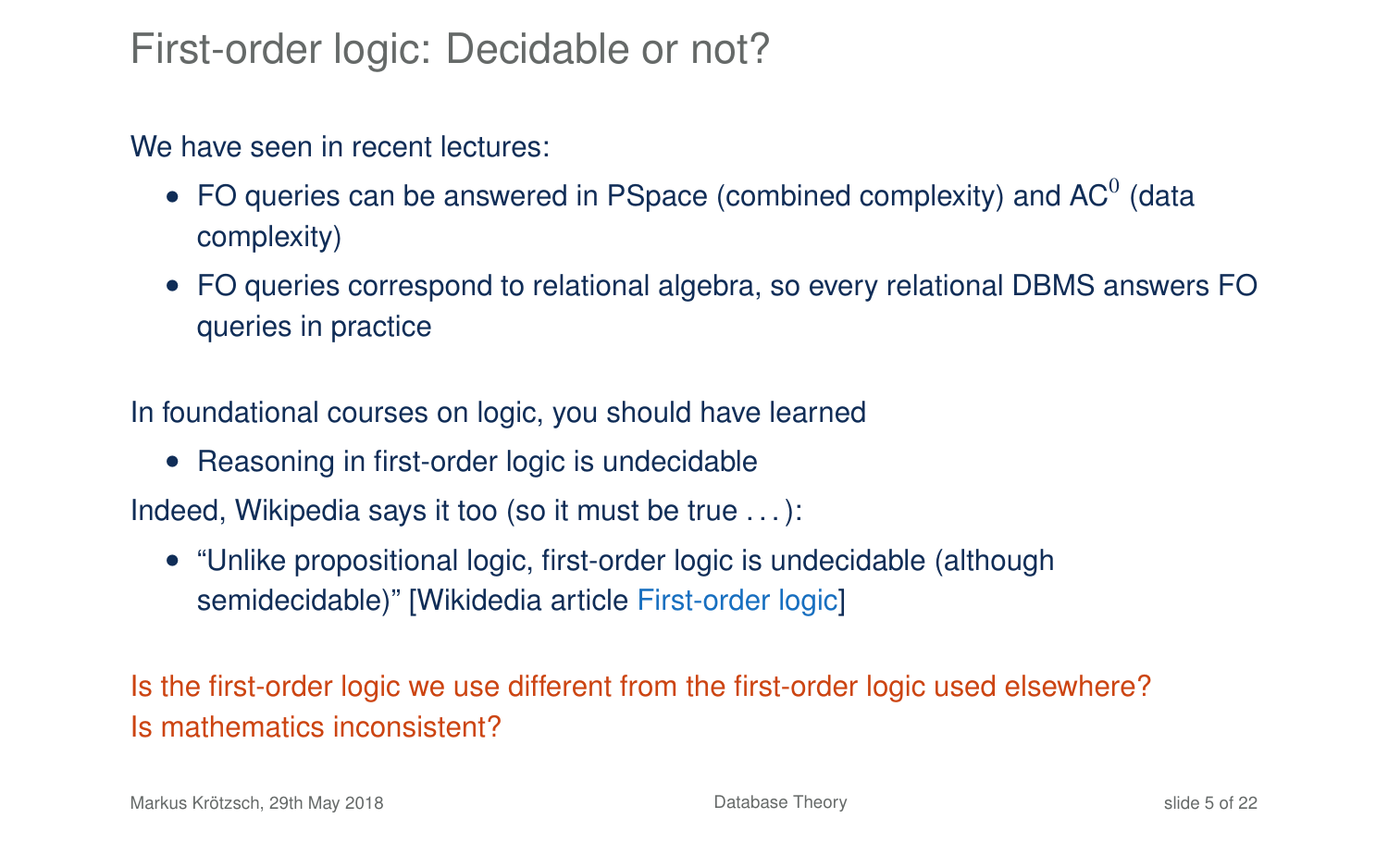# Solving the Mystery

All of the above are true for first-order logic but people are studying different decision problems:

#### Problem 1: Model Checking

- Given: a logical sentence  $\varphi$  and a finite model  $I$
- Question: is I a model for  $\varphi$ , i.e., is  $\varphi$  satisfied in I?
- Corresponds to Boolean query entailment
- PSpace-complete for first-order sentences

#### Problem 2: Satisfiability Checking

- Given: a logical sentence  $\varphi$
- Question: does  $\varphi$  have any model?
- (Turing-)equivalent to many reasoning problems (entailment, tautology, unsatisfiability, etc.)
- Undecidable for first-order sentences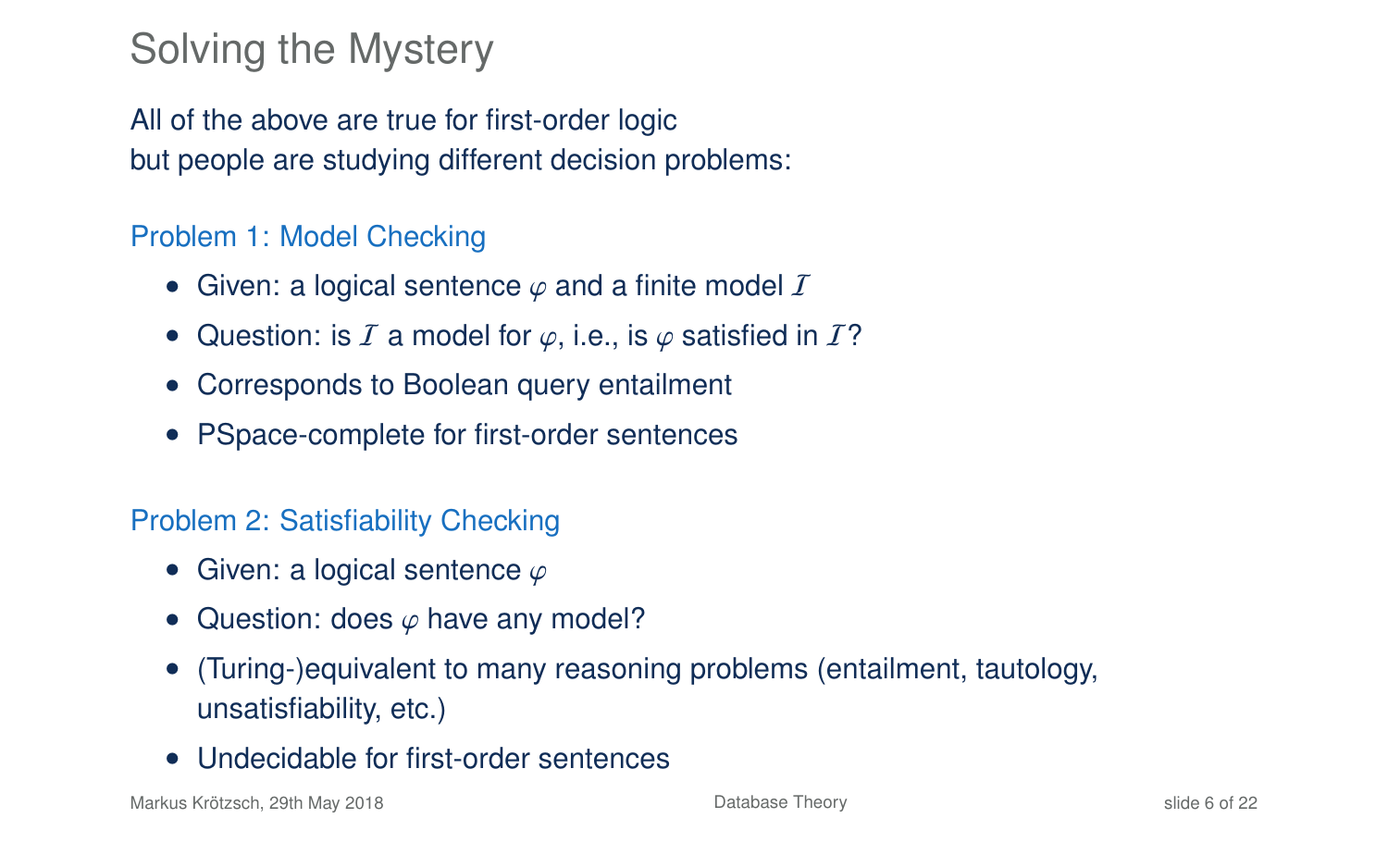# Back to Query Optimisation

What do these results mean for query optimisation?

#### **Two similar questions:**

- (1) Are the Boolean FO queries  $\varphi_1$  and  $\varphi_2$  equivalent?
- (2) Are the FO sentences  $\varphi_1$  and  $\varphi_2$  equivalent?
- $\rightarrow$  So FO query equivalence is undecidable?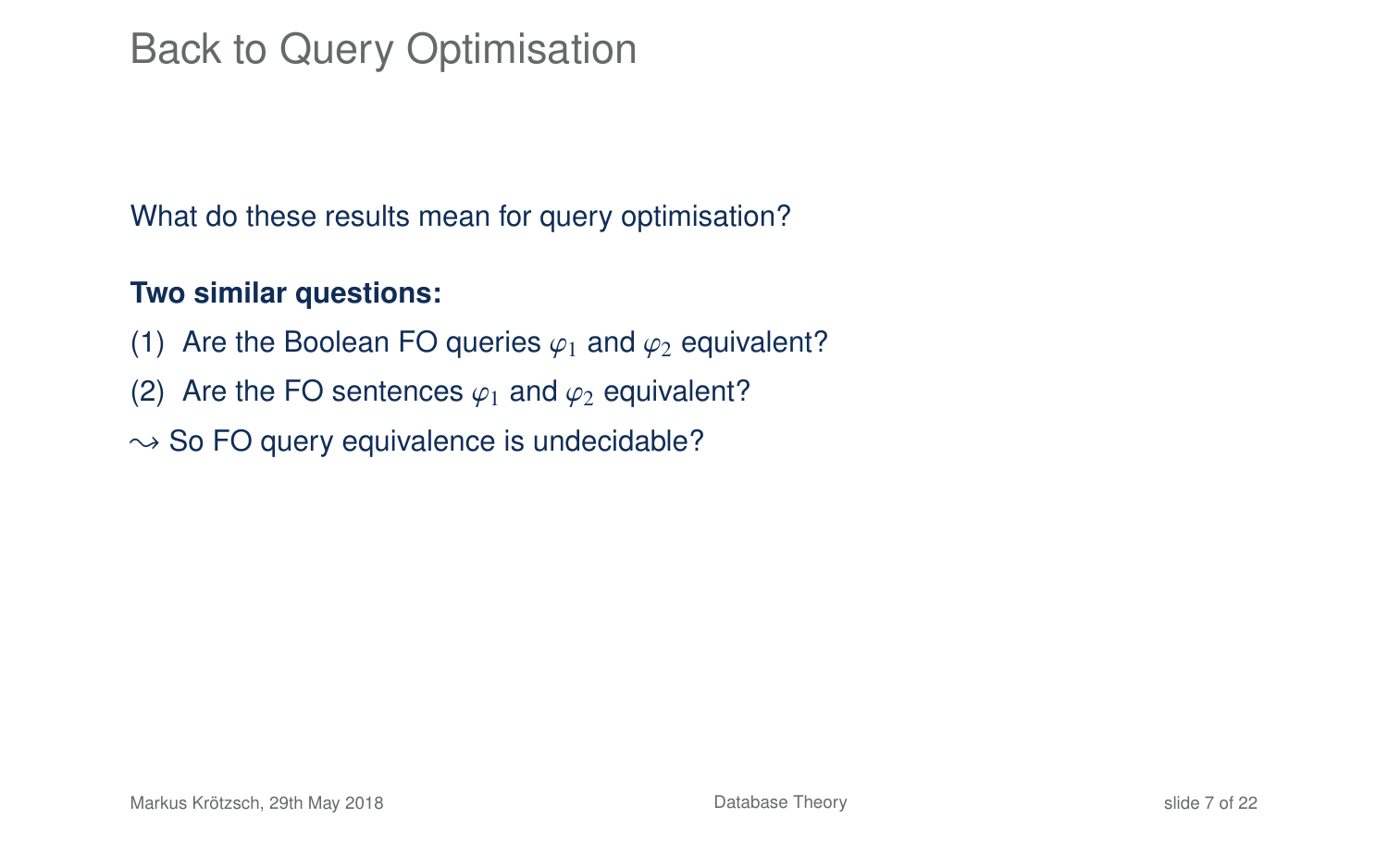# Back to Query Optimisation

What do these results mean for query optimisation?

#### **Two similar questions:**

- (1) Are the Boolean FO queries  $\varphi_1$  and  $\varphi_2$  equivalent?
- (2) Are the FO sentences  $\varphi_1$  and  $\varphi_2$  equivalent?
- $\rightarrow$  So FO query equivalence is undecidable?

**However,** (1) is not equivalent to (2) but to the following:

- (2) Are the FO sentences  $\varphi_1$  and  $\varphi_2$  equivalent in all finite interpretations?
- $\rightarrow$  finite-model reasoning for FO logic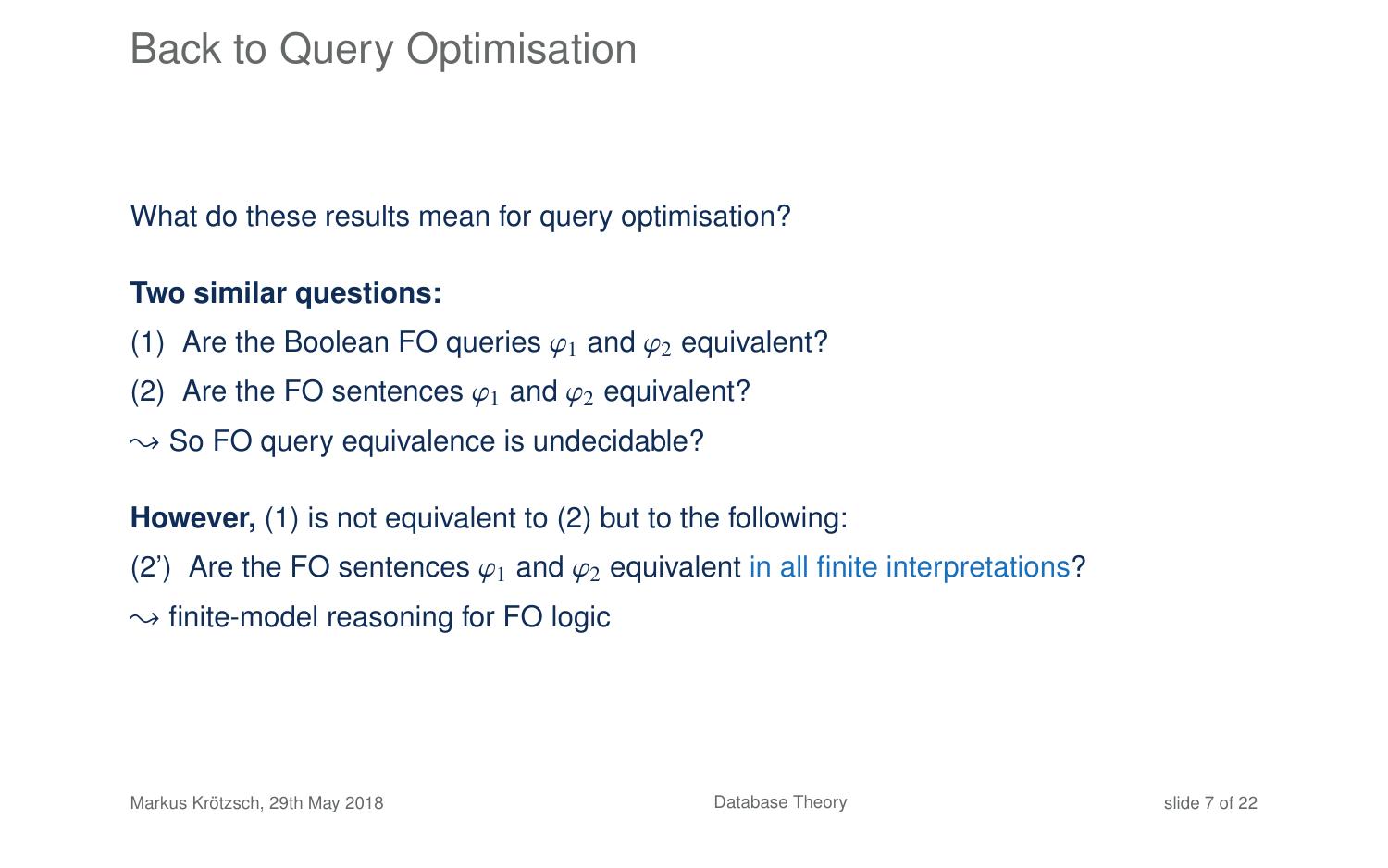#### Finite-Model Reasoning

Does it really make a difference?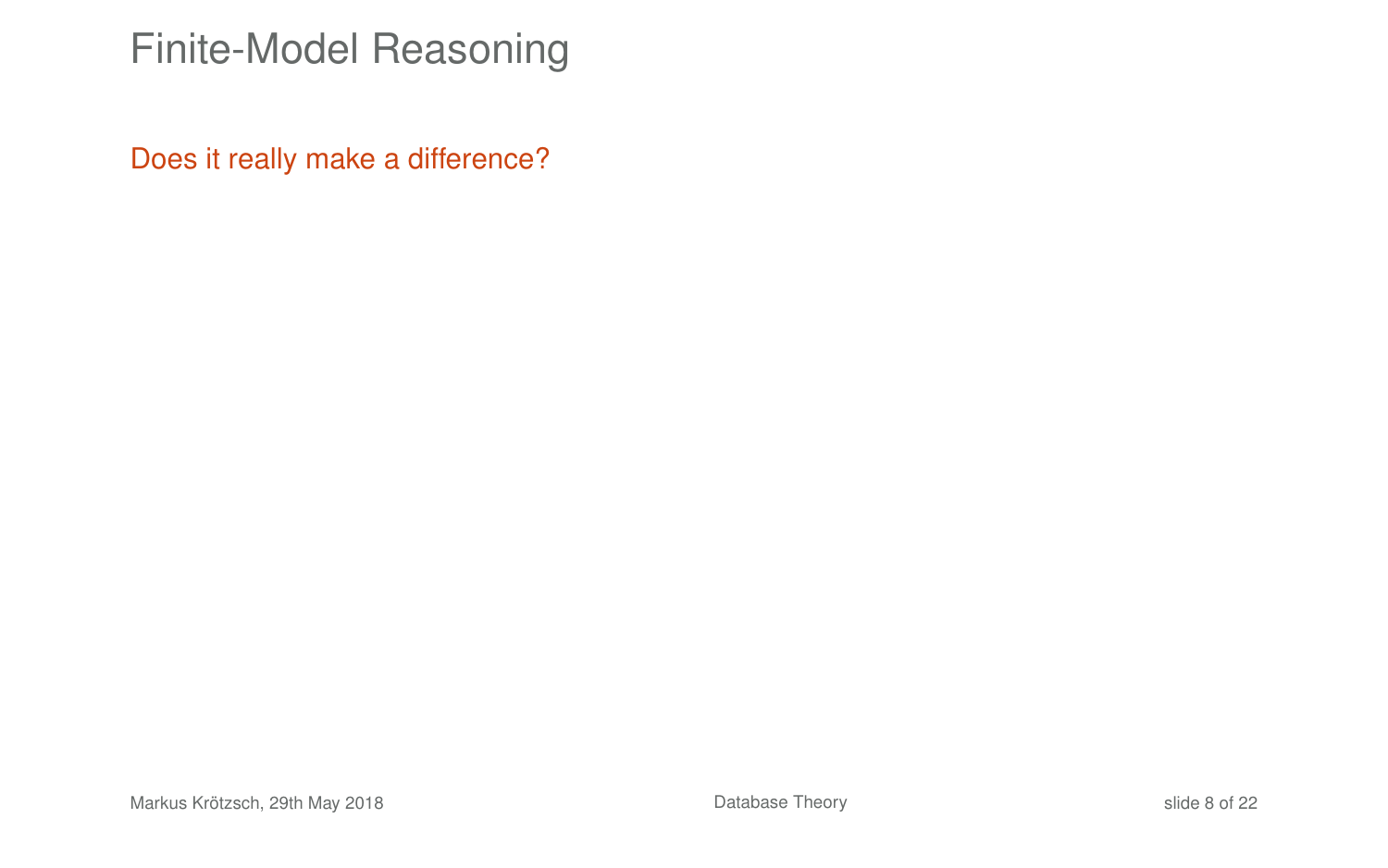Finite-Model Reasoning

Does it really make a difference?

Yes. Example formula  $\varphi$ :

 <sup>∀</sup>*x*.∃*y*.*R*(*x*, *<sup>y</sup>*) ∧ <sup>∀</sup>*x*, *<sup>y</sup>*<sup>1</sup>, *<sup>y</sup>*<sup>2</sup>.*R*(*x*, *<sup>y</sup>*1) <sup>∧</sup> *<sup>R</sup>*(*x*, *<sup>y</sup>*2) <sup>→</sup> *<sup>y</sup>*<sup>1</sup> <sup>≈</sup> *<sup>y</sup>*<sup>2</sup> ∧ *R* is a function . . . <sup>∀</sup>*x*<sup>1</sup>, *<sup>x</sup>*<sup>2</sup>, *<sup>y</sup>*.*R*(*x*<sup>1</sup>, *<sup>y</sup>*) <sup>∧</sup> *<sup>R</sup>*(*x*<sup>2</sup>, *<sup>y</sup>*) <sup>→</sup> *<sup>x</sup>*<sup>1</sup> <sup>≈</sup> *<sup>x</sup>*<sup>2</sup> ∧ . . . and injective . . . <sup>∃</sup>*y*.∀*x*.¬*R*(*x*, *<sup>y</sup>*) . . . but not surjective

Such a function *R* can only exist over an infinite domain.  $\rightarrow$  over finite models,  $\varphi$  is unsatisfiable  $\rightarrow$   $\varphi$  is finitely equivalent to  $\forall x \, R(x, x) \land \neg R(x, x)$  $\rightarrow$  this equivalence does not hold on arbitrary models

Markus Krötzsch, 29th May 2018 [Database Theory](#page-0-0) slide 8 of 22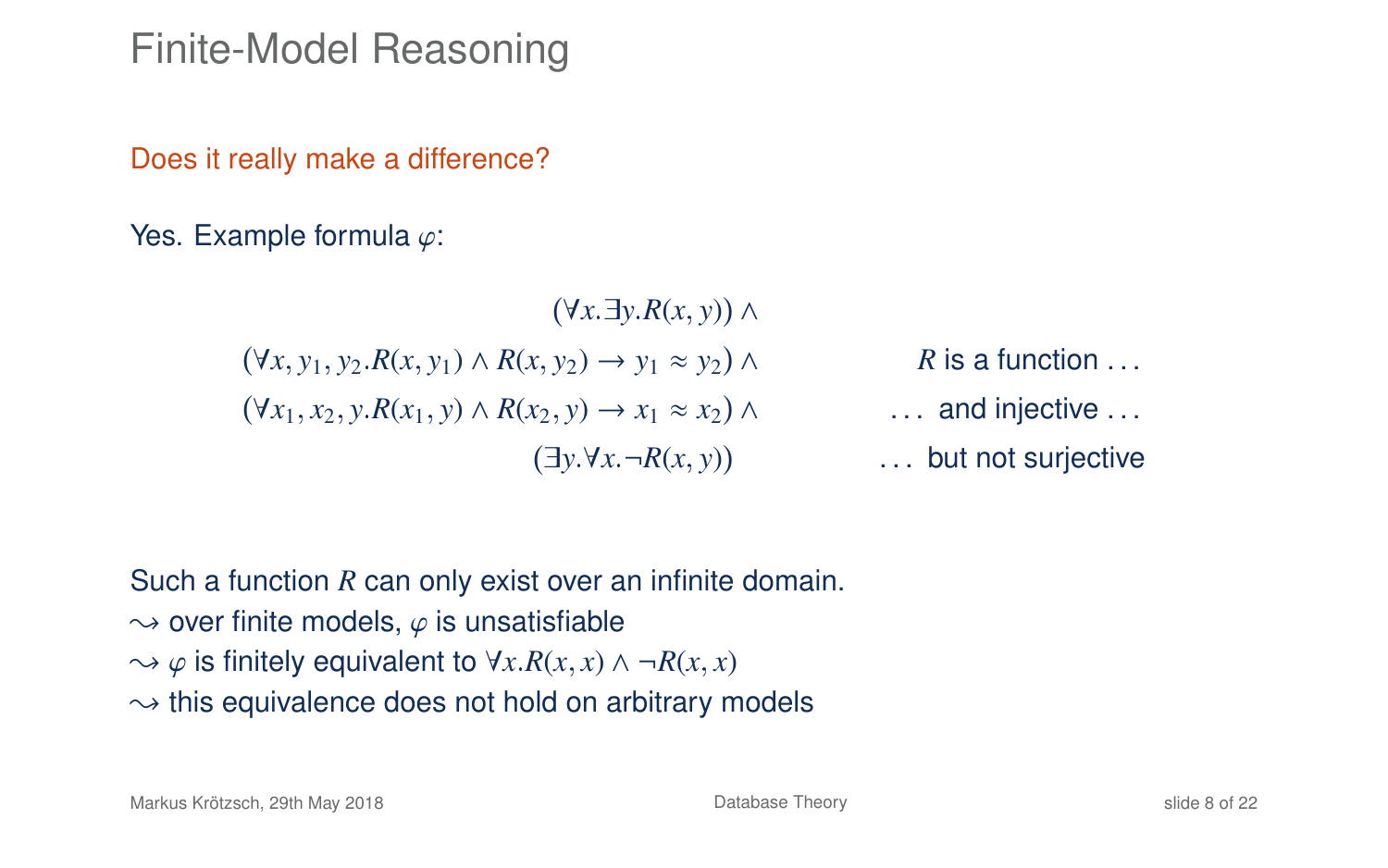#### Trakhtenbrot's Theorem

Is finite-model reasoning easier than FO reasoning in general?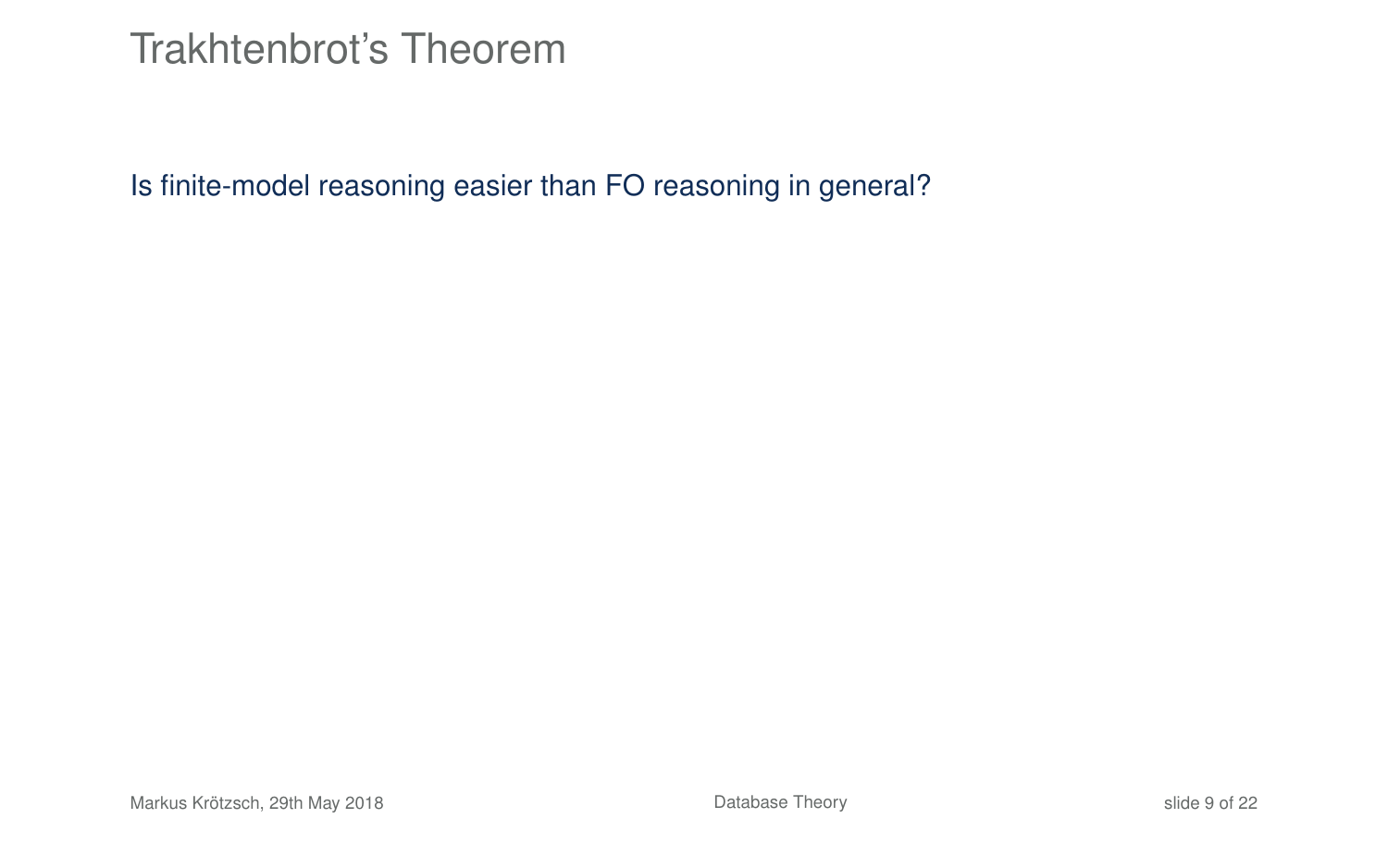#### Trakhtenbrot's Theorem

Is finite-model reasoning easier than FO reasoning in general?

Unfortunately no:

**Theorem 9.1 (Boris Trakhtenbrot, 1950):** Finite-model reasoning of first-order logic is undecidable.

Interesting observation:

- The set of all true sentences (tautologies) of FO is recursively enumerable ("FO entailment is semi-decidable")
- but the set of all FO tautologies under finite models is not.
- $\rightarrow$  finite model reasoning is harder than FO reasoning in this case!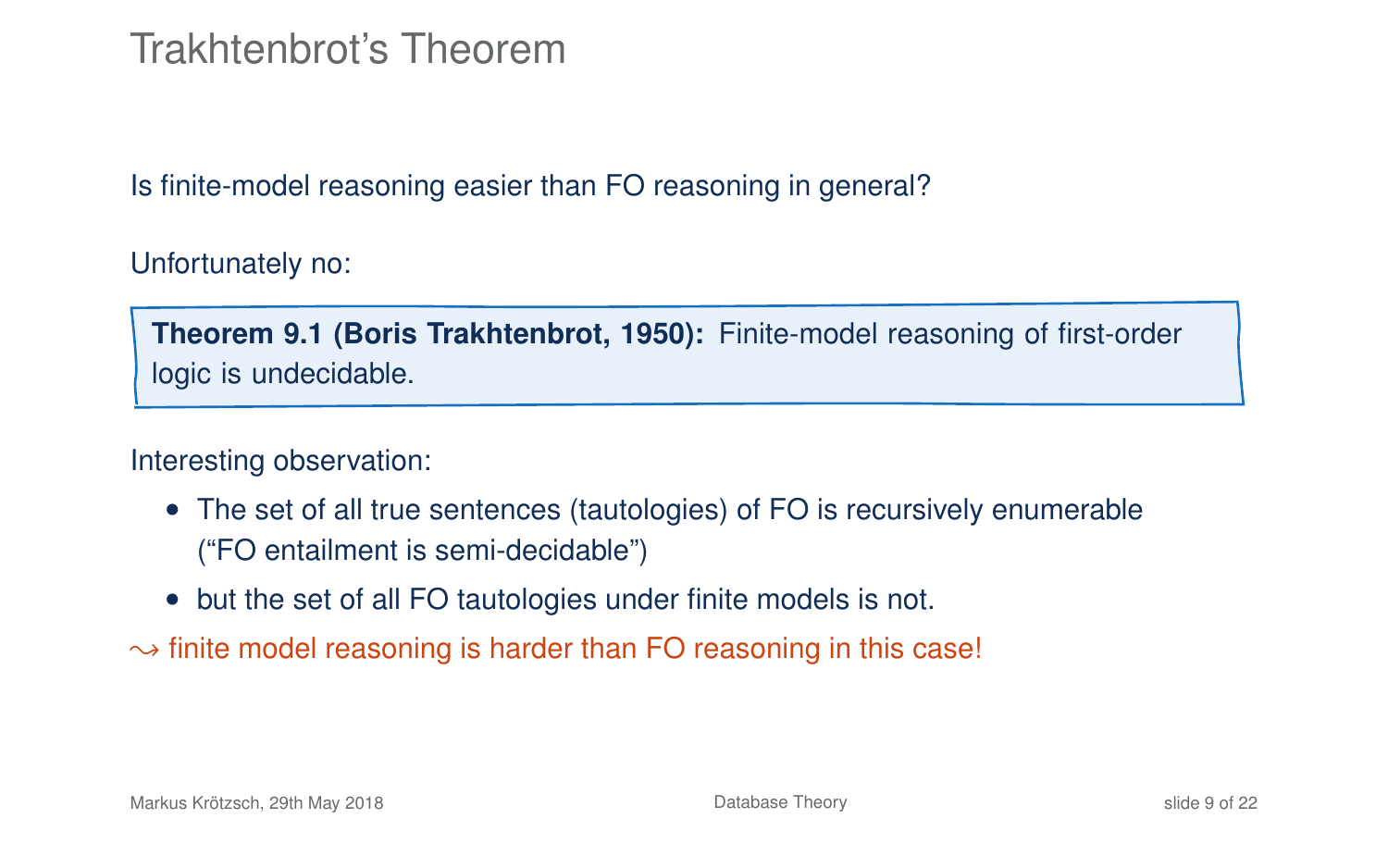#### Let's Prove Trakhtenbrot's Theorem

**Proof idea:** reduce the Halting Problem to finite satisfiability

- Input of the reduction: a deterministic Turing Machine (DTM) M and an input string *w*
- Output of the reduction: a first-order formula  $\varphi_{M,w}$
- Such that M halts on w if and only if  $\varphi_{M,w}$  has a finite model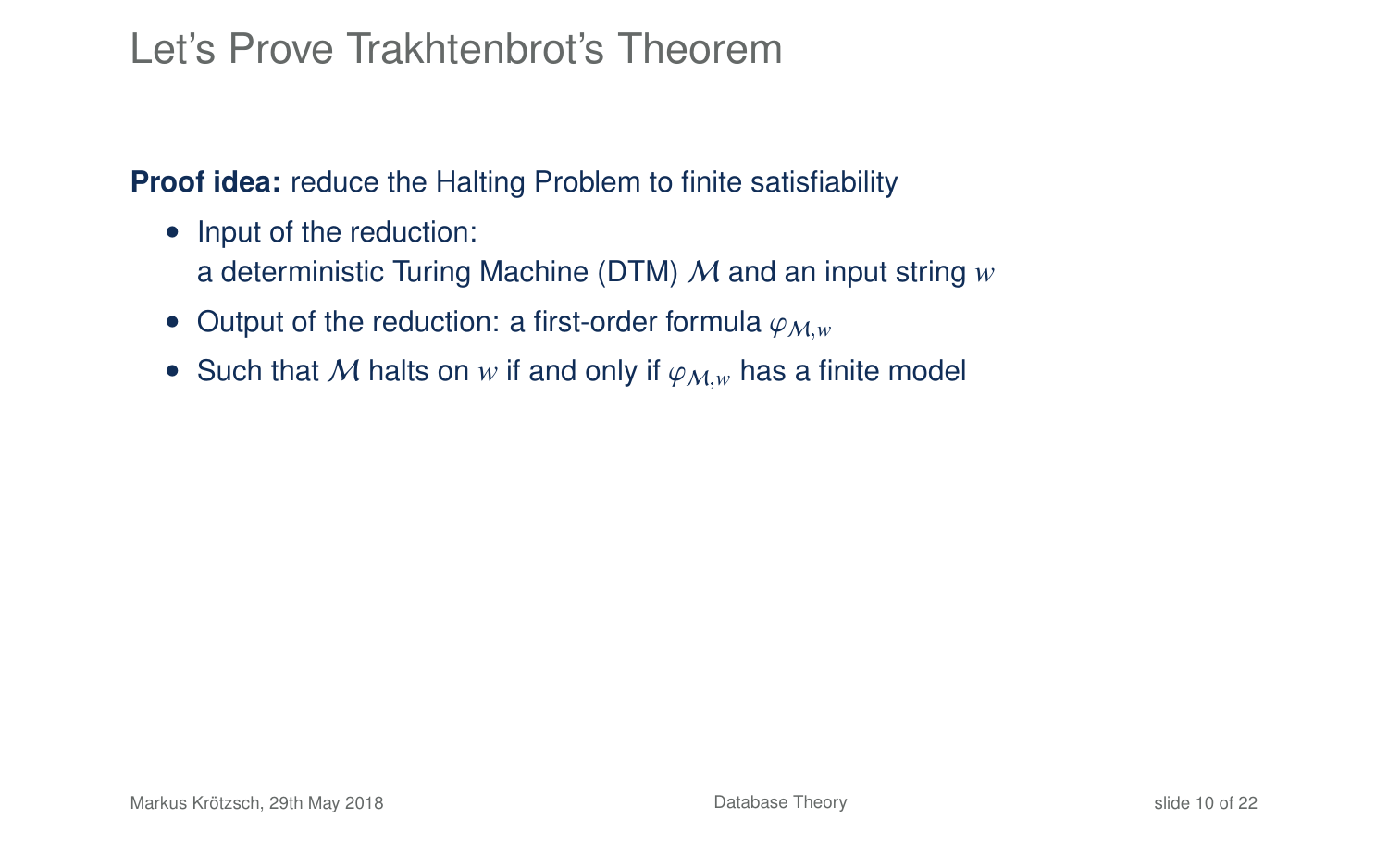#### Let's Prove Trakhtenbrot's Theorem

**Proof idea:** reduce the Halting Problem to finite satisfiability

- Input of the reduction: a deterministic Turing Machine (DTM) M and an input string *w*
- Output of the reduction: a first-order formula  $\varphi_{M,w}$
- Such that M halts on w if and only if  $\varphi_{M,w}$  has a finite model

Ok, this would do, because Halting of DTMs is undecidable, but how should we achieve this?

- Capture the computation of the DTM in a finite model
- The model contains the whole run: the tape and state for every computation step
- A finite part of the tape is enough if the DTM halts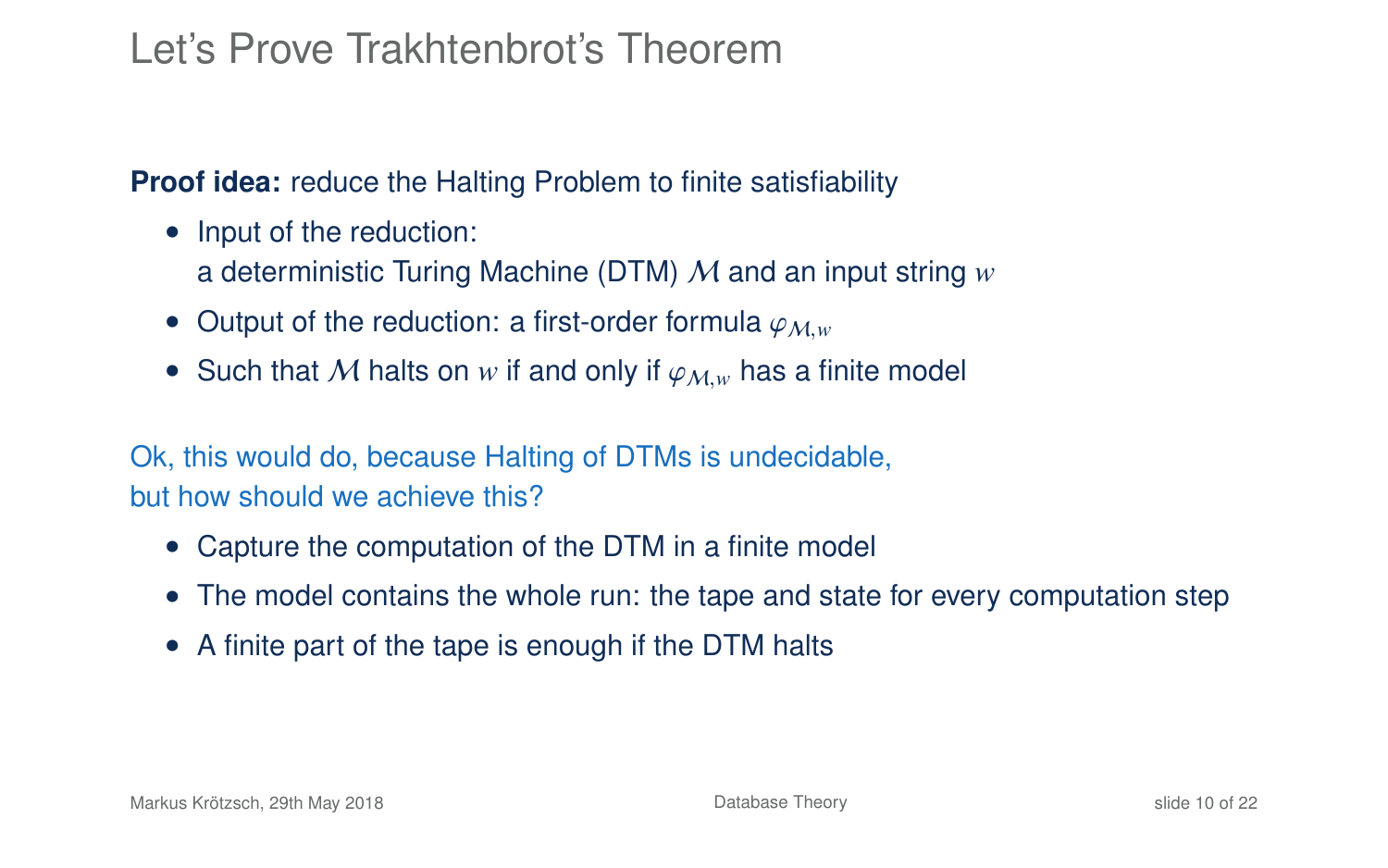#### TM Runs as Finite Models

Recall: Turing Machine is given as  $M = \langle O, q_{start}, q_{acc}, \Sigma, \Delta \rangle$ (state set *Q*, tape alphabet  $\Sigma$  with blank  $\Box$ , transitions  $\Delta \subseteq (Q \times \Sigma) \times (Q \times \Sigma \times \{l, r, s\})$ )

A configuration is a (finite piece of) tape  $+$  a position  $+$  a state:



Here is how we want part of our model (database) to look:

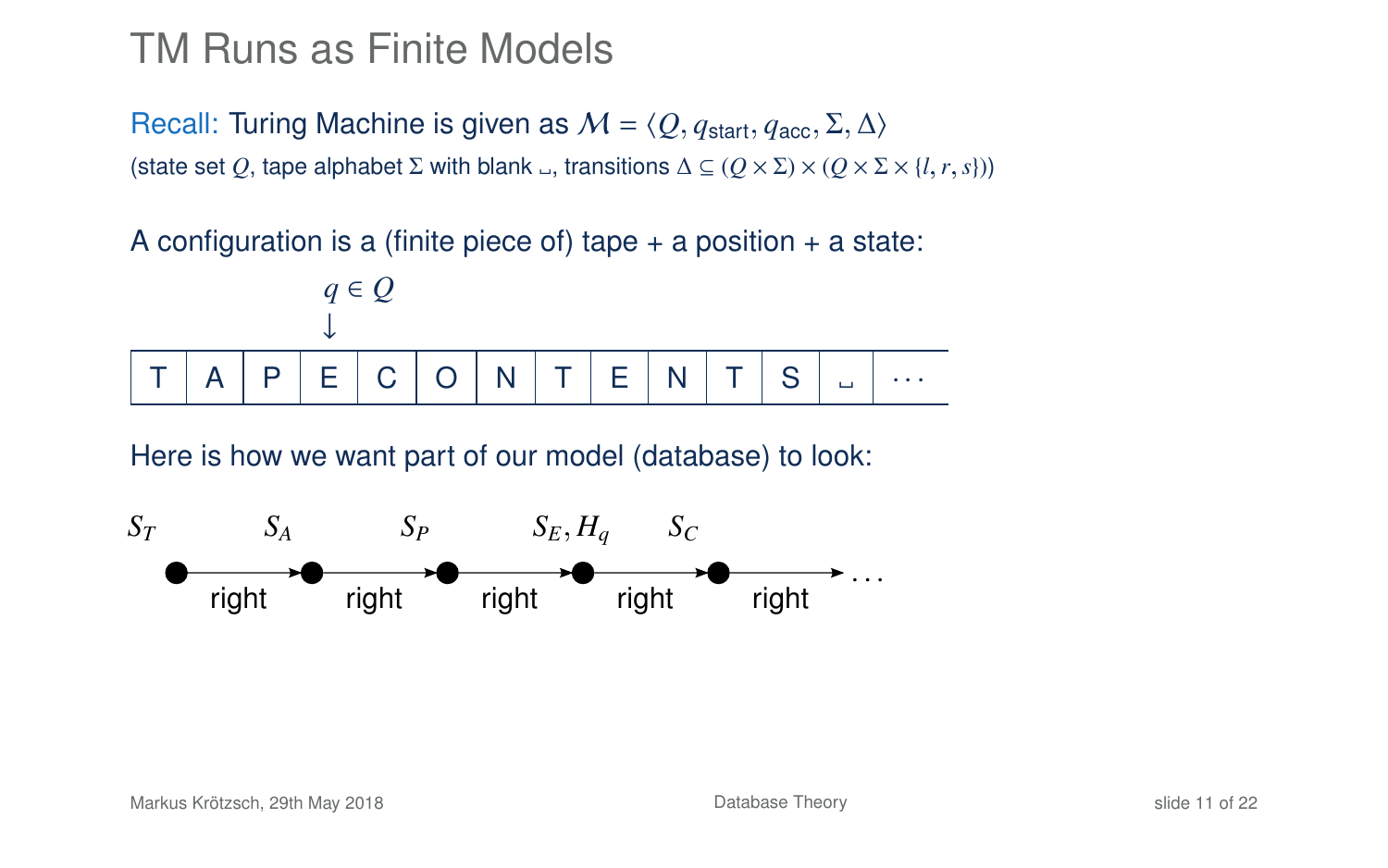### Encoding TM Runs as Relational Structures

We use several unary predicate symbols to mark tape cells:

- $S_{\sigma}(\cdot)$  for each  $\sigma \in \Sigma$ : tape cell contains symbol  $\sigma$
- $H_a(\cdot)$  for each  $q \in \mathcal{O}$ : head is at tape cell, and TM is in state  $q$

We use two binary predicate symbols to connect tape positions:

- right $(\cdot, \cdot)$ : neighbouring tape cells at same step
- right<sup>+</sup> $(\cdot, \cdot)$ : transitive super-relation of right
- future $(\cdot, \cdot)$ : tape cells at same position in consecutive steps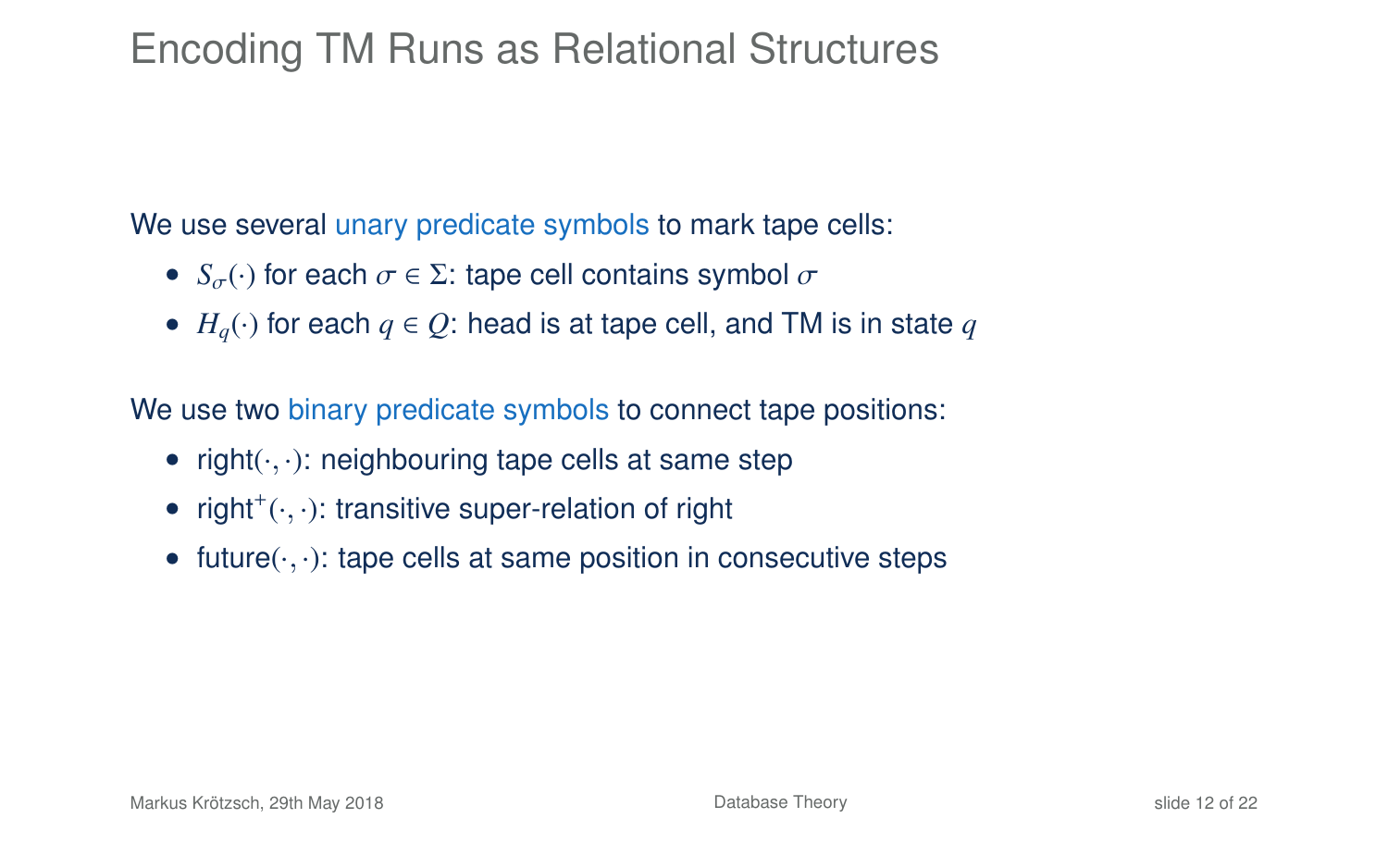Intended Database



(right<sup>+</sup> is not shown)

We now need to specify formulae to enforce this intended structure (or something that is close enough to it).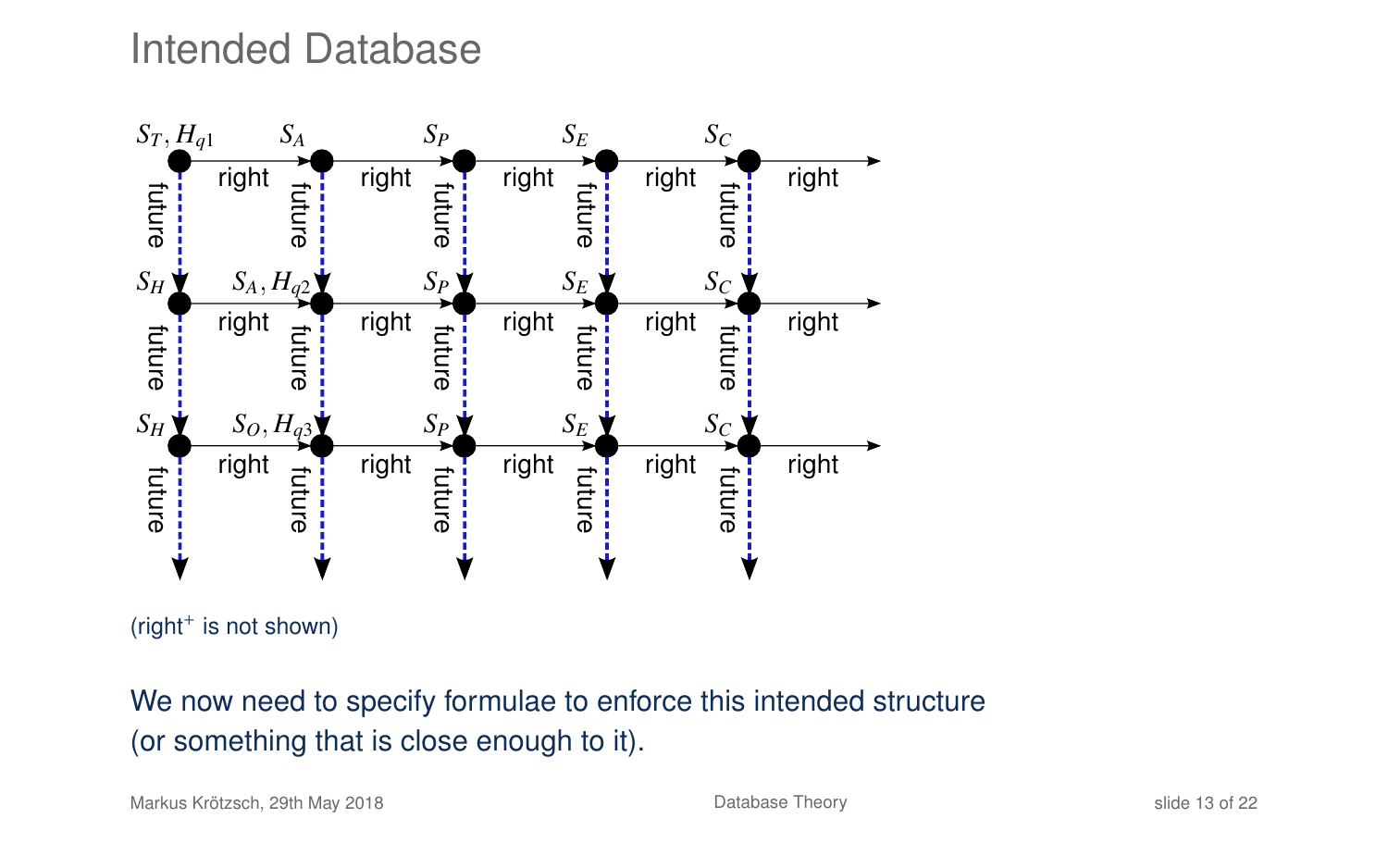## Defining the Initial Configuration

Require that right $^+$  is a transitive super-relation of right:

$$
\varphi_{\text{right}^+} = \forall x, y. (\text{right}(x, y) \rightarrow \text{right}^+(x, y)) \land
$$

$$
\forall x, y, z. (\text{right}(x, y) \land \text{right}^+(y, z) \rightarrow \text{right}^+(x, z))
$$

Define start configuration for an input word  $w = \sigma_1 \sigma_2 \ldots \sigma_n$ .

$$
\varphi_w = \exists x_1, \dots, x_n. H_{q_{start}}(x_1) \land \neg \exists z.\text{right}(z, x_1) \land
$$
  
\n
$$
S_{\sigma_1}(x_1) \land \neg \exists z.\text{future}(z, x_1) \land \text{right}(x_1, x_2) \land
$$
  
\n
$$
S_{\sigma_2}(x_2) \land \neg \exists z.\text{future}(z, x_2) \land \text{right}(x_2, x_3) \land
$$
  
\n...  
\n
$$
S_{\sigma_n}(x_n) \land \neg \exists z.\text{future}(z, x_n) \land
$$
  
\n
$$
\forall y.(\text{right}^+(x_n, y) \rightarrow (S_{\sigma}(y) \land \neg \exists z.\text{future}(z, y)))
$$

#### $\rightarrow$  there can be any number of cells right of the input, but they must contain  $\Box$ .

Markus Krötzsch, 29th May 2018 **[Database Theory](#page-0-0)** Database Theory **Slide 14 of 22** Slide 14 of 22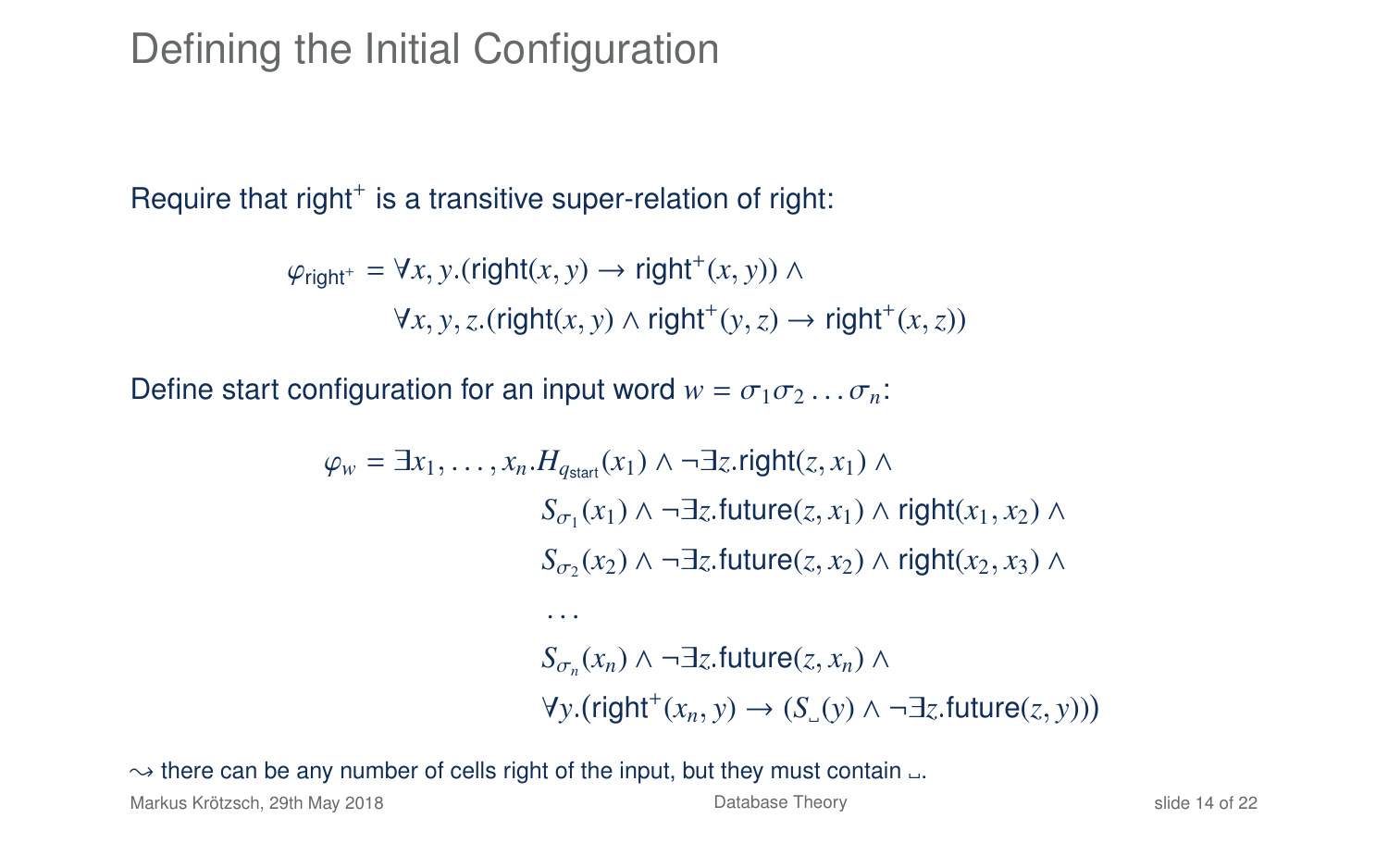#### Consistent Tape Contents, Head, and State

A cell can only contain one symbol:

$$
\varphi_S = \bigwedge_{\sigma,\sigma' \in \Sigma, \sigma \neq \sigma'} \forall x. (\neg S_{\sigma}(x) \vee \neg S_{\sigma'}(x))
$$

The TM is never at more than one position:

$$
\varphi_H = \bigwedge_{q \in Q} \forall x, y. \left( H_q(x) \land \text{right}^+(x, y) \to \bigwedge_{q' \in Q} \neg H_{q'}(y) \right) \land
$$

$$
\bigwedge_{q \in Q} \forall x, y. \left( \text{right}^+(x, y) \land H_q(y) \to \bigwedge_{q' \in Q} \neg H_{q'}(x) \right)
$$

The TM can only be in one state:

$$
\varphi_Q=\bigwedge_{q,q'\in Q, q\neq q'} \forall x.(\neg H_q(x)\vee \neg H_{q'}(x))
$$

Markus Krötzsch, 29th May 2018 **[Database Theory](#page-0-0)** Database Theory **Slide 15 of 22** and 22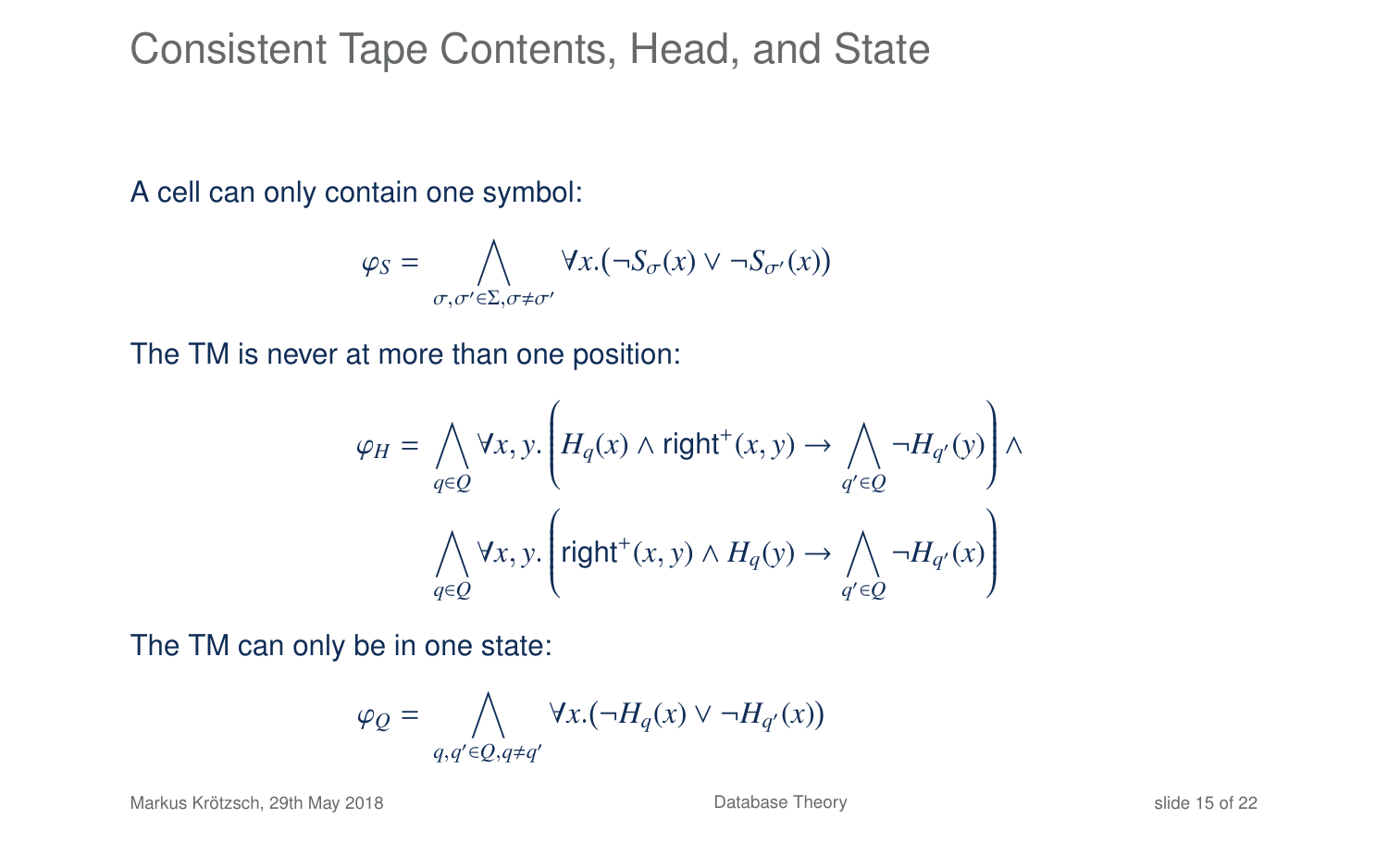#### **Transitions**

For every non-moving transition  $\delta = \langle q, \sigma, q', \sigma', s \rangle \in \Delta$ :

 $\varphi_{\delta} = \forall x. H_q(x) \land S_{\sigma}(x) \rightarrow \exists y.$ future $(x, y) \land S_{\sigma'}(y) \land H_{q'}(y)$ 

For every right-moving transition  $\delta = \langle q, \sigma, q', \sigma', r \rangle \in \Delta$ :

 $\varphi_{\delta} = \forall x. H_q(x) \land S_{\sigma}(x) \rightarrow \exists y.$ future $(x, y) \land S_{\sigma}(y) \land \exists z.$ right $(y, z) \land H_{q'}(z)$ 

For every left-moving transition  $\delta = \langle q, \sigma, q', \sigma', l \rangle \in \Delta$ :

 $\varphi_{\delta} = \forall x . H_{a}(x) \land S_{\sigma}(x) \land (\exists v . \text{right}(v, x)) \rightarrow \exists y . \text{future}(x, y) \land S_{\sigma}(y) \land$  $\exists z \text{.right}(y, z) \land H_{q'}(z)$ 

Summing all up:

$$
\varphi_{\Delta} = \bigwedge_{\delta \in \Delta} \varphi_{\delta}
$$

Markus Krötzsch, 29th May 2018 [Database Theory](#page-0-0) slide 16 of 22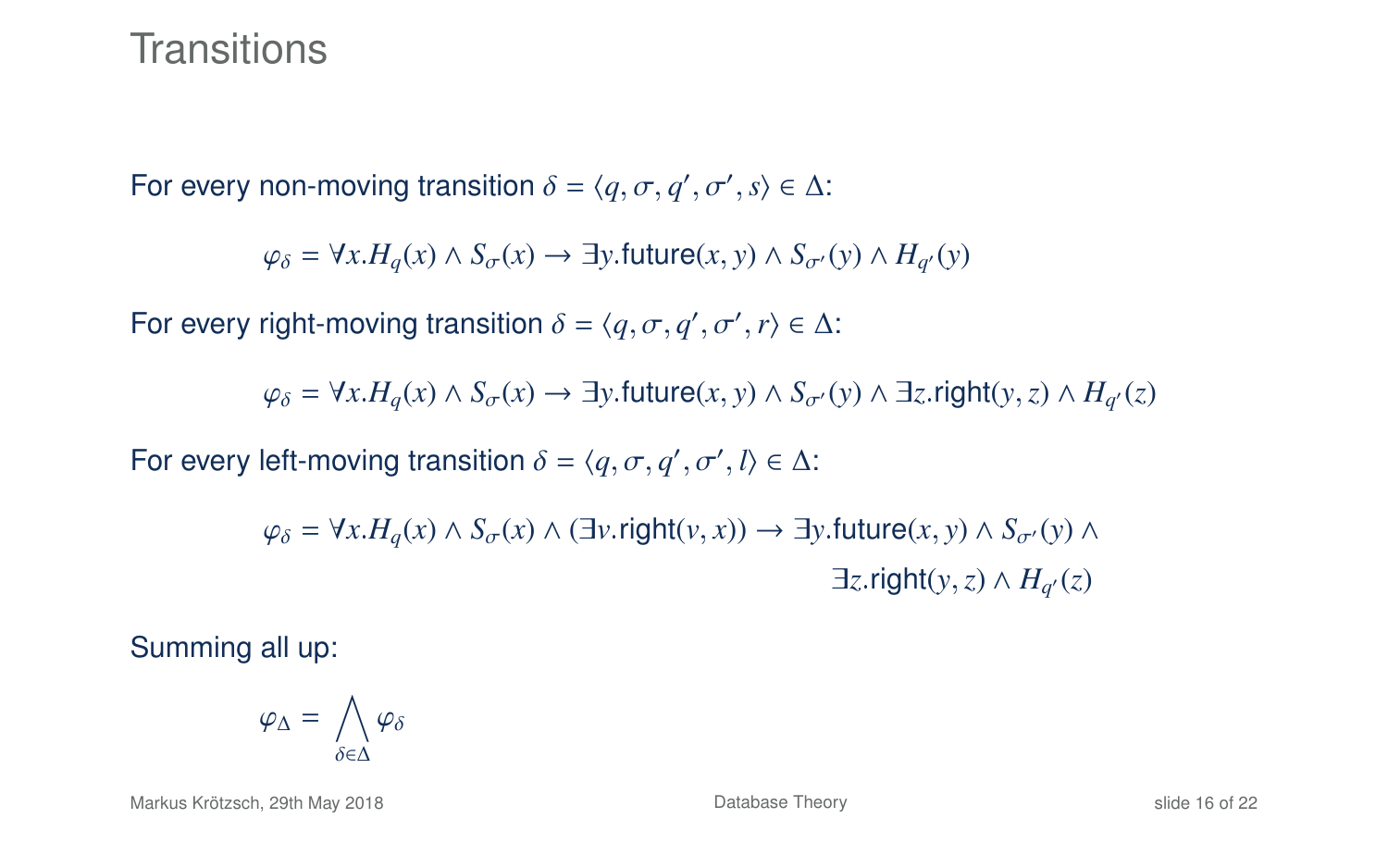### Preserve Tape if not Changed by Transition

Contents of tape cells that are not under the head are kept:

$$
\varphi_{\text{mem}} = \forall x, y. \bigwedge_{\sigma \in \Sigma} \left( S_{\sigma}(x) \land \left( \bigwedge_{q \in Q} \neg H_q(x) \right) \land \text{future}(x, y) \rightarrow S_{\sigma}(y) \right)
$$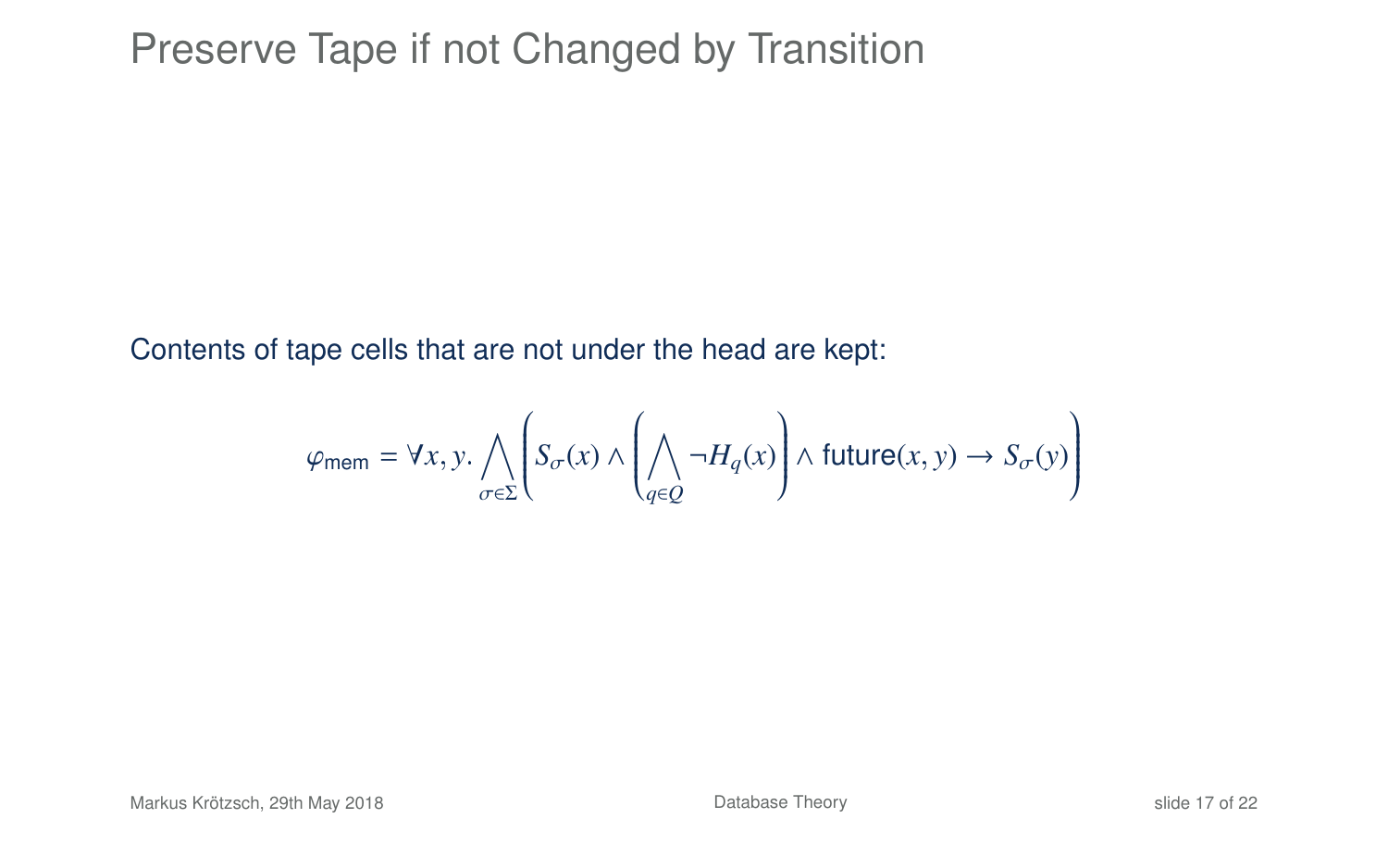# Building the Configuration Grid

If one cell has a future  $(\rightarrow)$  or past  $(\leftarrow)$ , respectively, all cells of the tape do:

 $\varphi_{fp1} = \forall x_2, y_1$ . ( $\exists x_1$ .right( $x_1, y_1$ ) ∧ future( $x_1, x_2$ )) ↔  $(\exists y_2$ .future( $y_1, y_2$ ) ∧ right( $x_2, y_2$ ))  $\varphi_{fp2} = \forall x_1, y_2$ .  $(\exists y_1 \text{.right}(x_1, y_1) \land \text{future}(y_1, y_2)) \leftrightarrow (\exists x_2 \text{.future}(x_1, x_2) \land \text{right}(x_2, y_2))$ 

Left (*l*) and right (*r*) neighbours, and future (*f*) and past (*p*) are unique:

$$
\varphi_r = \forall x, y, y'.\text{right}(x, y) \land \text{right}(x, y') \rightarrow y \approx y'
$$

$$
\varphi_l = \forall x, x', y.\text{right}(x, y) \land \text{right}(x', y) \rightarrow x \approx x'
$$

$$
\varphi_f = \forall x, y, y'.\text{future}(x, y) \land \text{future}(x, y') \rightarrow y \approx y'
$$

$$
\varphi_p = \forall x, x', y.\text{future}(x, y) \land \text{future}(x', y) \rightarrow x \approx x'
$$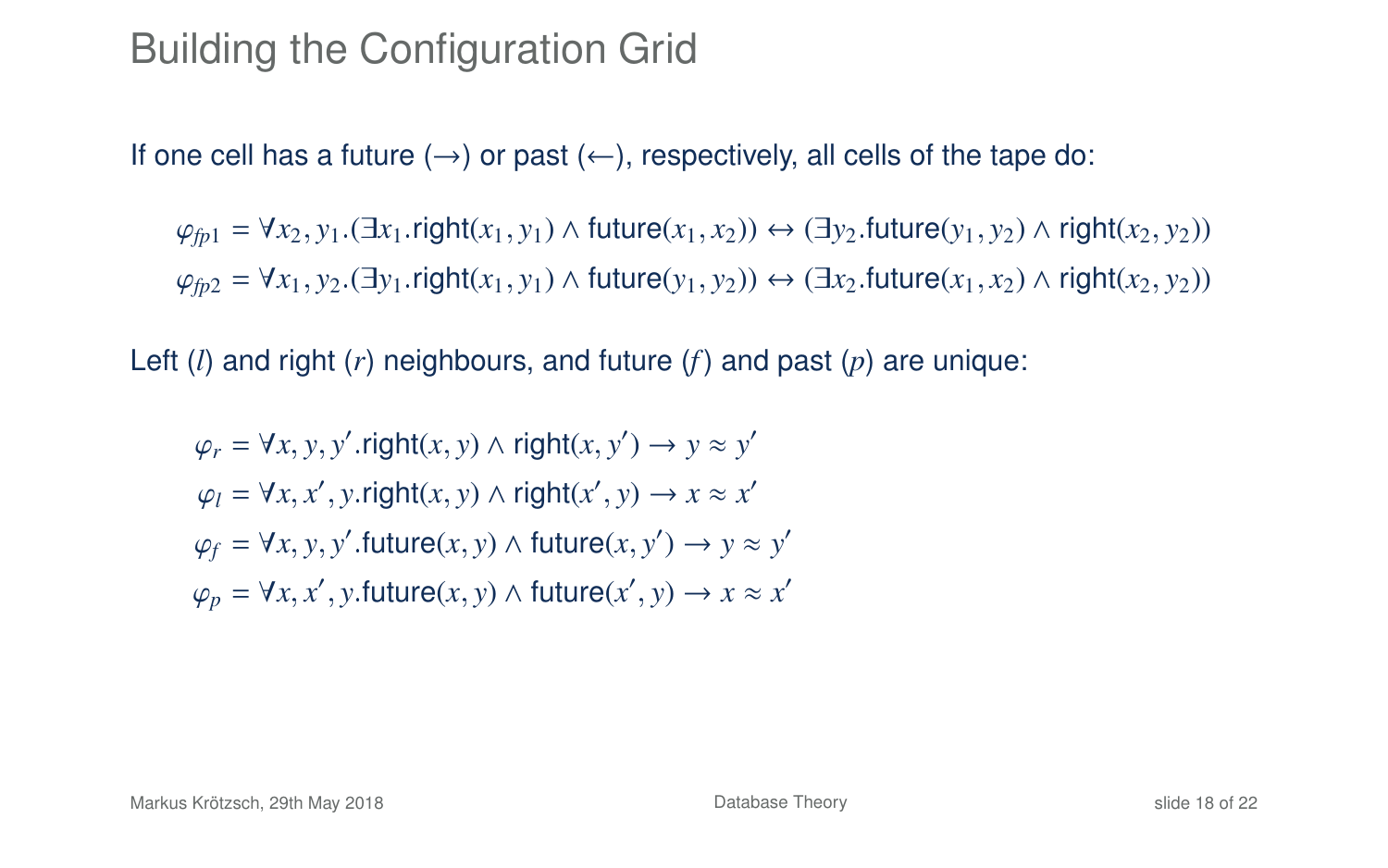# Finishing the Proof of Trakhtenbrot's Theorem

#### We obtain a final FO formula

 $\varphi_{M,w} = \varphi_{\text{right}^+} \wedge \varphi_w \wedge \varphi_S \wedge \varphi_H \wedge \varphi_O \wedge \varphi_A \wedge \varphi_{\text{mem}} \wedge$  $\varphi_{fn1} \wedge \varphi_{fn2} \wedge \varphi_r \wedge \varphi_l \wedge \varphi_f \wedge \varphi_p$ 

Then  $\varphi_{M,w}$  is finitely satisfiable if and only if M halts on w:

- If M has a finite run when started on *w*, then  $\varphi_{M,w}$  has a finite model that encodes this run.
- If  $\varphi_{M,w}$  has a finite model, then we can extract from this model a finite run of M on *w*.

Note: the proof can be made to work using only one binary relation symbol and no equality (not too hard, but less readable)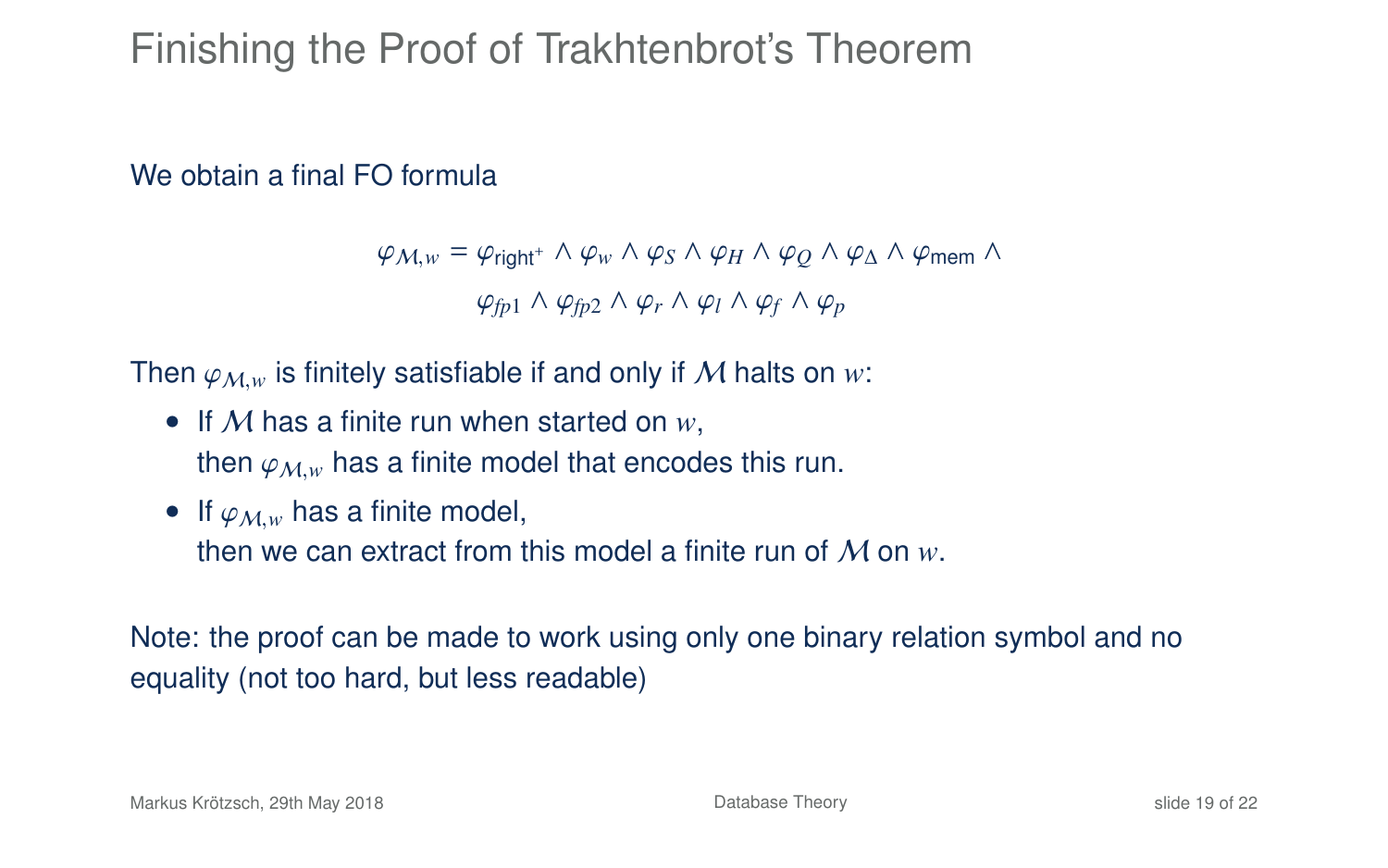# The Impossibility of FO Query Optimisation

#### Trakhtenbrot's Theorem has severe consequences for static FO query optimisation

**Theorem 9.2 (Exercise):** All of the following decision problems are undecidable:

- Query equivalence
- Query emptiness
- Query containment

#### $\rightarrow$  "perfect" FO query optimisation is impossible

Other important questions about FO queries are also undecidable, for example:

• Is a given FO query domain independent?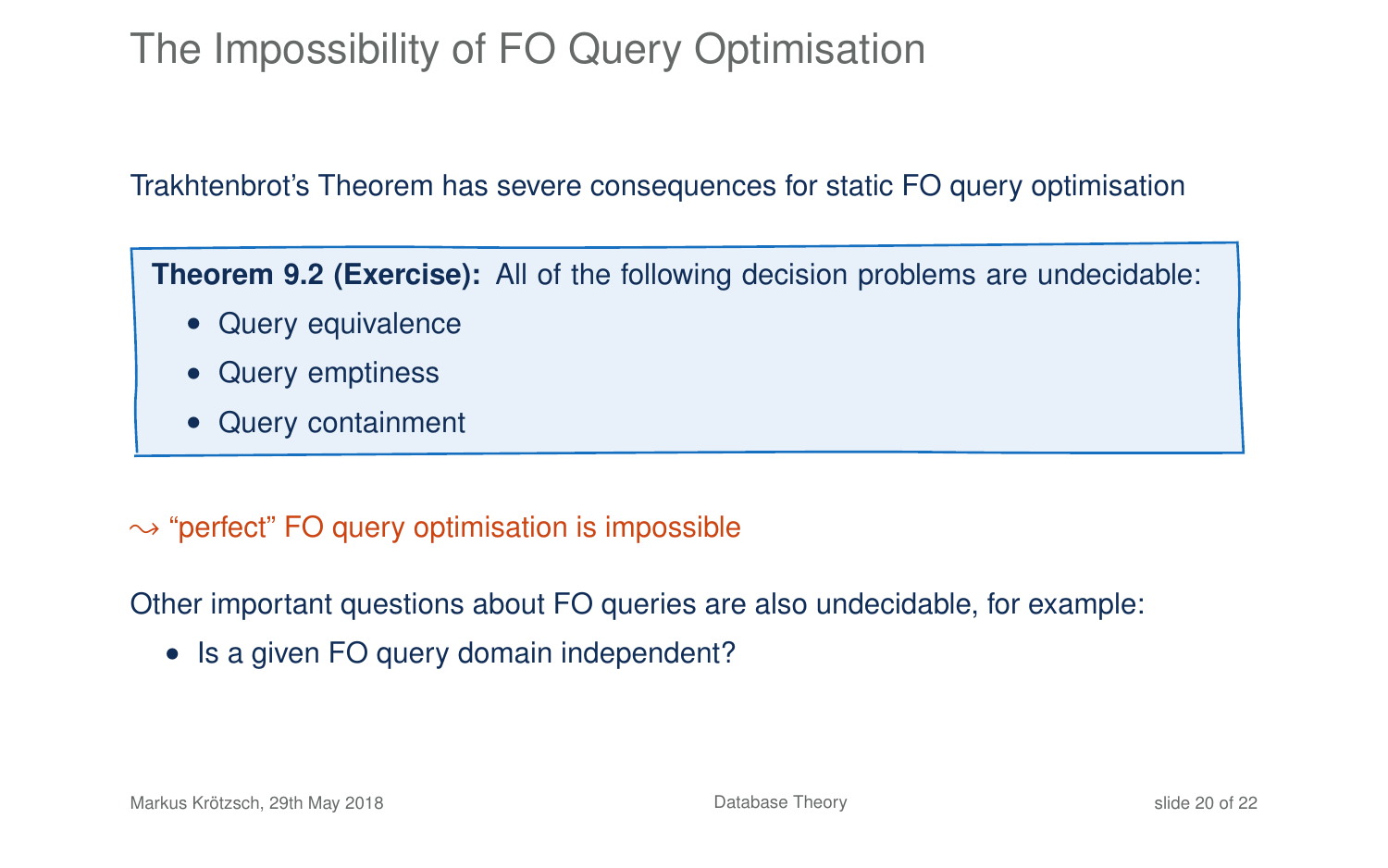# Is Query Optimisation Futile?

Not quite: things are simpler for conjunctive queries

**Example 9.3:** Conjunctive query containment:  $Q_1$  :  $\exists x, y, z, R(x, y) \wedge R(y, y) \wedge R(y, z)$  $Q_2$ :  $\exists u, v, w, t$ .  $R(u, v) \wedge R(v, w) \wedge R(w, t)$ *Q*<sup>1</sup> find *R*-paths of length two with a loop in the middle *Q*<sup>2</sup> find *R*-paths of length three  $\rightarrow$  in a loop one can find paths of any length  $\sim Q_1 \sqsubseteq Q_2$